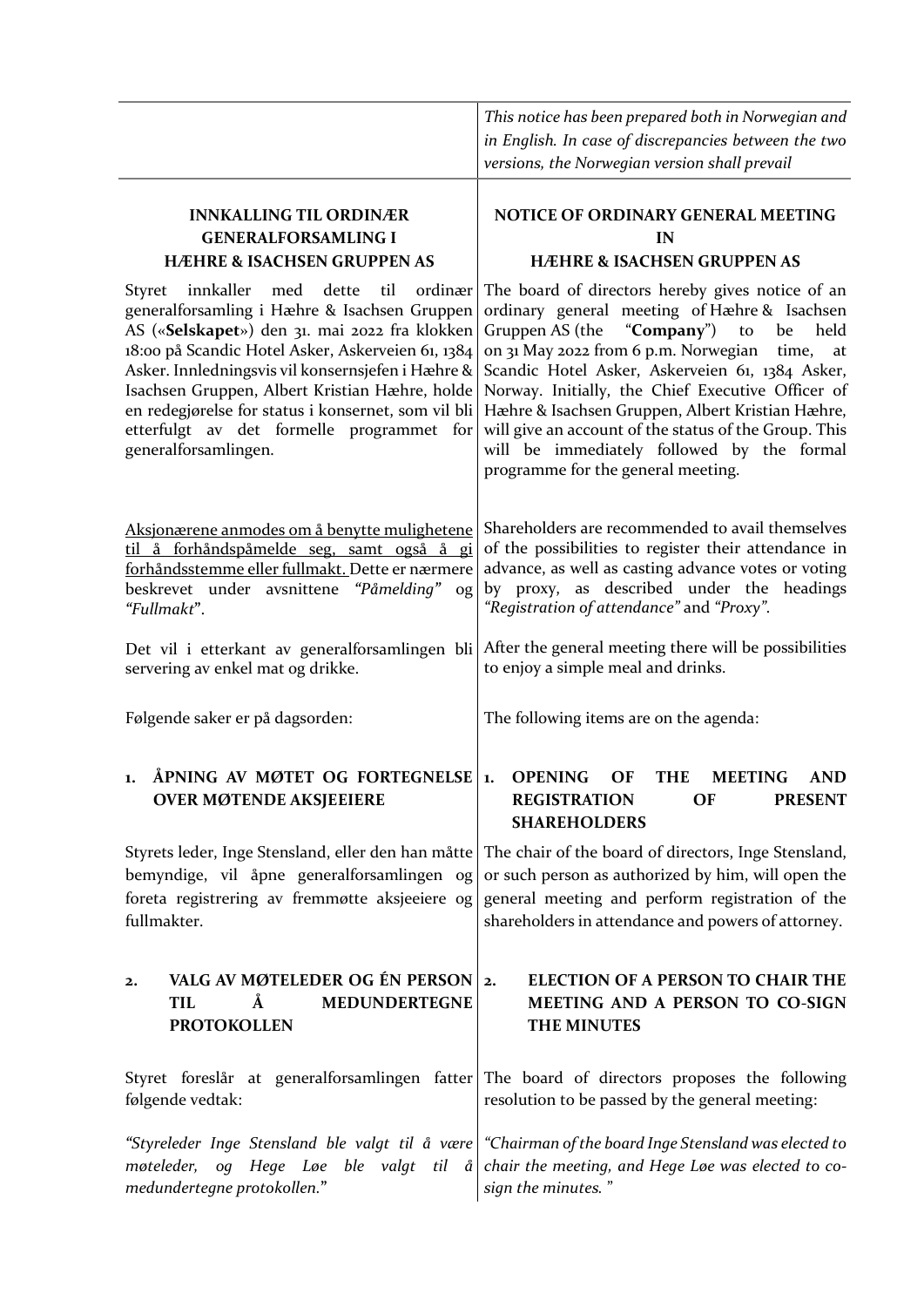| GODKJENNELSE AV INNKALLING OG<br>3.<br><b>DAGSORDEN</b>                                                                                                                                                                                 | APPROVAL OF THE NOTICE OF THE<br>$\overline{3}$ .<br><b>MEETING AND THE AGENDA</b>                                                                                                                                                                                                                                   |  |  |
|-----------------------------------------------------------------------------------------------------------------------------------------------------------------------------------------------------------------------------------------|----------------------------------------------------------------------------------------------------------------------------------------------------------------------------------------------------------------------------------------------------------------------------------------------------------------------|--|--|
| følgende vedtak:                                                                                                                                                                                                                        | Styret foreslår at generalforsamlingen fatter The board of directors proposes the following<br>resolution to be passed by the general meeting:                                                                                                                                                                       |  |  |
| «Innkalling og dagsorden godkjennes."                                                                                                                                                                                                   | "The notice and the agenda for the meeting was<br>approved."                                                                                                                                                                                                                                                         |  |  |
| <b>GODKJENNING AV STYRETS FORSLAG</b><br>4·<br>ÅRSBERETNING<br>TIL<br><b>OG</b><br>ÅRSREGNSKAP<br><b>FOR</b><br><b>HÆHRE</b><br>&<br>ISACHSEN GRUPPEN AS (MOR OG<br>KONSERN) FOR 2021, HERUNDER<br><b>DISPONERING AV ÅRETS RESULTAT</b> | <b>ADOPTION</b><br>OF<br><b>THE</b><br><b>BOARD</b><br>OF<br>4.<br><b>DIRECTORS</b><br><b>REPORT</b><br><b>AND</b><br><b>ANNUAL</b><br><b>ACCOUNTS FOR HÆHRE &amp; ISACHSEN</b><br><b>GRUPPEN AS 2021 (PARENT ENTITY AND</b><br>GROUP), INCLUDING ALLOCATION OF<br>THIS YEAR'S RESULT                                |  |  |
| I henhold til vedtektenes § 8 vil årsregnskap og<br>årsberetning gjøres tilgjengelig på selskapets<br>internettside www.hi-gruppen.no/investor. En<br>aksjeeier kan likevel kreve å få tilsendt disse<br>dokumentene per post.          | In accordance with Article 8 of the Articles of<br>Association, the annual accounts and board of<br>directors' report will be made available on the<br>company's<br>homepage<br>www.hi-<br>A<br>shareholder<br>gruppen.no/investor.<br>may<br>nevertheless demand to request these documents to<br>be sent by post.  |  |  |
| følgende vedtak:                                                                                                                                                                                                                        | Styret foreslår at generalforsamlingen fatter The board of directors proposes the following<br>resolution to be passed by the general meeting:                                                                                                                                                                       |  |  |
| "Generalforsamlingen<br>Isachsen Gruppen AS selskap og konsern, herunder<br>disponering av årets resultat. Revisors beretning<br>ble tatt til etterretning."                                                                            | vedtok å godkjenne "The general meeting approved the board of<br>årsregnskap og årsberetning for 2021 for Hæhre & $\mid$ directors' report and annual accounts for Hæhre &<br>Isachsen Gruppen AS 2021 (parent entity and group),<br>including allocation of this year's result. The<br>auditor's report was noted." |  |  |
| <b>VALG AV STYREMEDLEMMER</b><br>5.                                                                                                                                                                                                     | <b>ELECTION OF BOARD OF DIRECTORS</b><br>5.                                                                                                                                                                                                                                                                          |  |  |
| Styret foreslår at generalforsamlingen fatter<br>vedtak om at følgende medlemmer av styret blir<br>valgt:                                                                                                                               | The board of directors proposes that the general<br>meeting approves the following members of the<br>board of directors to be elected:                                                                                                                                                                               |  |  |
| Haakon Tronrud<br>Styreleder<br>Rune Isachsen<br>Styremedlem<br>Styremedlem<br>Lars Tingulstad<br>Cato A. Haug<br>Styremedlem<br>Lars Hæhre<br>Styremedlem<br>Styremedlem<br>Bjørn Bakerød                                              | Haakon Tronrud<br>Chairman of the board<br><b>Board</b> member<br>Rune Isachsen<br>Lars Tingulstad<br>Board member<br>Board member<br>Cato A. Haug<br>Lars Hæhre<br><b>Board</b> member<br>Board member<br>Bjørn Bakerød                                                                                             |  |  |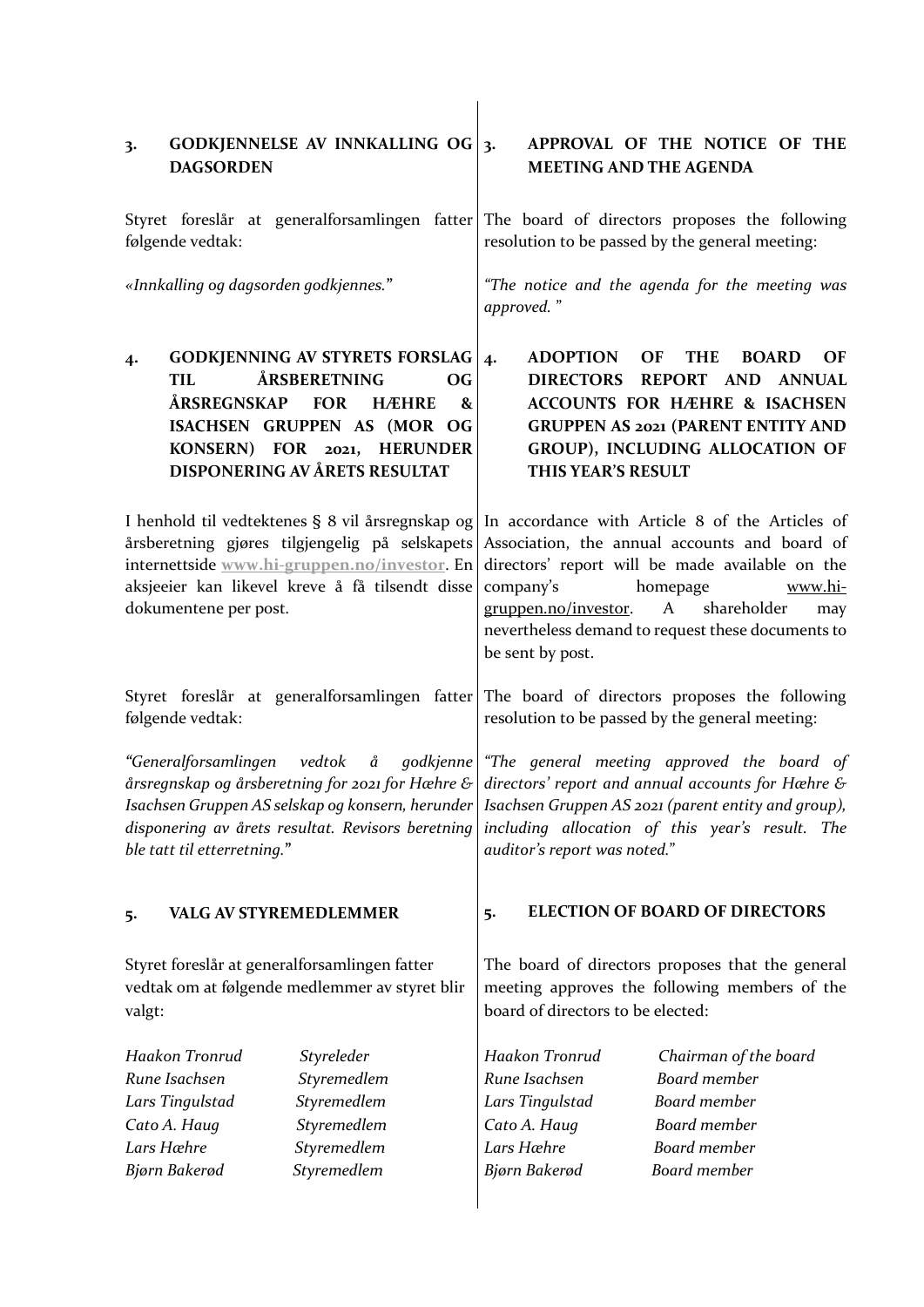# **6. FASTSETTELSE AV STYRETS HONORAR**

Det foreslås at generalforsamlingen fatter følgende vedtak vedrørende honorar til styrets medlemmer i perioden frem til årets ordinære generalforsamling, samt for perioden frem til neste års ordinære generalforsamling:

*"Generalforsamlingen vedtok at styrets medlemmer i perioden frem til årets ordinære generalforsamling skal motta følgende honorar:* 

*Inge Stensland, styreleder NOK 500.000*

*Lars Tingulstad NOK 250.000 Tom Røtjer NOK 250.000 Haakon Tronrud NOK 250.000 Rune Isachsen NOK 60.000 Lars Hæhre NOK 60.000 Bjørn Bakerød NOK 60.000*

*Generalforsamlingen vedtok at styrets medlemmer i perioden frem til neste års ordinære generalforsamling skal motta følgende honorarer:* 

*Styrets leder: NOK 500.000 Eksterne styremedlemmer: NOK 250.000 (mottar ikke lønn fra selskap i konsernet) Interne styremedlemmer: NOK 60.000 (mottar lønn fra selskap i konsernet)*

*Dersom noen av styremedlemmene fratrer før utløpet av tjenestetiden skal honoraret betales proratarisk i forhold til hvor lenge vedkommende har tjenestegjort.***"**

# **6. DETERMINATION OF BOARD OF DIRECTORS' REMUNERATION**

The board of directors proposes the following resolution to be passed by the general meeting regards to board of directors' remuneration in the period from last year's ordinary general meeting and until this year's ordinary general meeting, and for the period from this year's ordinary general meeting and until next year's ordinary general meeting:

"*The general meeting approved that the members of the board of directors in the period from last year's ordinary general meeting and until this year's ordinary general meeting shall receive the following remuneration:*

*Inge Stensland, Chairman of the board NOK 500.000 Lars Tingulstad NOK 250.000 Tom Røtjer NOK 250.000 Haakon Tronrud NOK 250.000 Rune Isachsen NOK 60.000 Lars Hæhre NOK 60.000 Bjørn Bakerød NOK 60.000*

*The general meeting approved that the members of the board of directors in the period from this year's ordinary general meeting and until next year's ordinary general meeting shall receive the following remuneration:*

*Chairman of the board: NOK 500.000 External board members: NOK 250.000 (do not receive remuneration from companies in the group) Internal board members: NOK 60.000 (receive remuneration from companies in the group)*

*If any of the board members resigns before the end of their terms of office, the remuneration shall be paid pro rata in proportion to the length of time they have served."*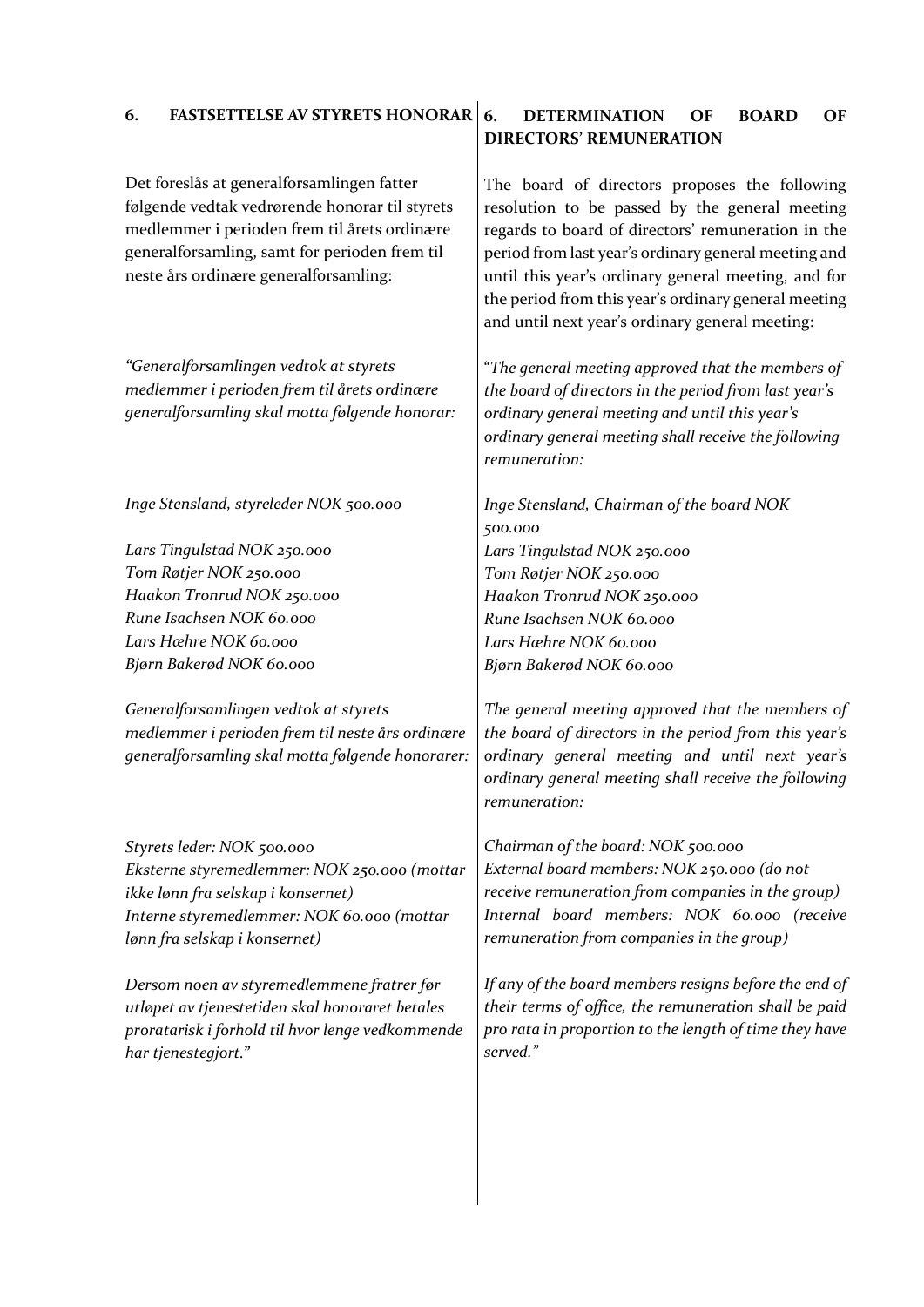| GODKJENNING AV HONORAR TIL $_7$ .<br>7.<br><b>SELSKAPETS REVISOR</b>                                                                                                                                                                                                                                                                                                                                                                                                                                           | <b>APPROVAL OF AUDITORS FEE</b>                                                                                                                                                                                                                                                                                                                                                                                                                                                                                                                         |
|----------------------------------------------------------------------------------------------------------------------------------------------------------------------------------------------------------------------------------------------------------------------------------------------------------------------------------------------------------------------------------------------------------------------------------------------------------------------------------------------------------------|---------------------------------------------------------------------------------------------------------------------------------------------------------------------------------------------------------------------------------------------------------------------------------------------------------------------------------------------------------------------------------------------------------------------------------------------------------------------------------------------------------------------------------------------------------|
| Selskapets<br>revisor<br>har<br>beregnet<br>et<br>revisjonshonorar for morselskapet Hæhre<br>$\boldsymbol{\alpha}$<br>Isachsen Gruppen AS for 2021 på NOK 598.000.                                                                                                                                                                                                                                                                                                                                             | The company's auditor has calculated an audit fee<br>for the parent company Hæhre & Isachsen Gruppen<br>AS for 2021 of NOK 598.000.                                                                                                                                                                                                                                                                                                                                                                                                                     |
| foreslår<br>Styret<br>på<br>denne<br>bakgrunn<br>generalforsamlingen fatter følgende vedtak:                                                                                                                                                                                                                                                                                                                                                                                                                   | at Based on this the board of directors proposes the<br>following resolution to be passed by the general<br>meeting:                                                                                                                                                                                                                                                                                                                                                                                                                                    |
| "Revisors honorar for 2021 på NOK 598.000<br>godkjennes."                                                                                                                                                                                                                                                                                                                                                                                                                                                      | "The Auditor's fee for 2021 of NOK 598.000 is<br>approved."                                                                                                                                                                                                                                                                                                                                                                                                                                                                                             |
| TILBAKEKJØP AV SELSKAPETS EGNE<br>8.<br><b>AKSJER</b>                                                                                                                                                                                                                                                                                                                                                                                                                                                          | PURCHASE OF TREASURY SHARES<br>8.                                                                                                                                                                                                                                                                                                                                                                                                                                                                                                                       |
| <b>Styret</b><br>det<br>hensiktsmessig<br>anser<br>at<br>generalforsamlingen tildeler styret en fullmakt til<br>erverv av Selskapets egne aksjer på de vilkår som<br>fremkommer nedenfor.                                                                                                                                                                                                                                                                                                                      | The Board deems it appropriate that the general<br>meeting grants the board of directors an<br>authorization to acquire the Company's own shares<br>on the terms set out below.                                                                                                                                                                                                                                                                                                                                                                         |
| Fullmakten vil gi styret mulighet til å utnytte de<br>finansielle instrumenter og mekanismer som<br>aksjeloven gir anledning til. Tilbakekjøp av egne<br>aksjer, med etterfølgende sletting vil kunne være<br>et viktig virkemiddel for optimalisering av<br>Selskapets kapitalstruktur. Videre vil en slik<br>fullmakt også medføre at Selskapet, etter<br>eventuelt erverv av egne aksjer, kan benytte egne<br>aksjer som helt eller delvis oppgjør i forbindelse<br>med erverv av virksomheter.             | The authorization will give the Board the<br>opportunity to take advantage of the financial<br>instruments and mechanisms provided by the<br>Norwegian Limited Liability Companies Act. Buy -<br>back of the Company's shares, with subsequent<br>cancellation may be an important instrument for<br>optimizing the Company's share capital structure.<br>Such authorization will also enable the Company,<br>following any acquisition of its own shares, to use<br>these as consideration in full or in part for the<br>acquisition of businesses.    |
| Styrets forslag til vedtak innebærer en fullmakt til<br>erverv av egne aksjer med samlet pålydende verdi<br>tilsvarende 10 % av Selskapets aksjekapital (NOK<br>2.511.478). Aksjer ervervet av Selskapet skal kunne<br>benyttes for eventuell senere nedsetting av<br>aksjekapitalen<br>med<br>generalforsamlingens<br>samtykke eller som oppgjør i eventuelle oppkjøp<br>av virksomheter. I tillegg vil det muliggjøre<br>oppfyllelse<br>Selskapets<br>rabatterte<br>av<br>aksjekjøpsprogram overfor ansatte. | The Board's proposal entails the general meeting<br>providing the board with an authorization to<br>acquire shares in the Company up to a total nominal<br>value corresponding to 10 per cent of the Company's<br>share capital (NOK 2.511.478). Shares acquired by<br>the Company can be used in a later reduction of the<br>share capital with the general meeting's approval or<br>as consideration for the acquisition of businesses. In<br>addition, it will enable fulfilment of the Company's<br>discounted share purchase program to employees. |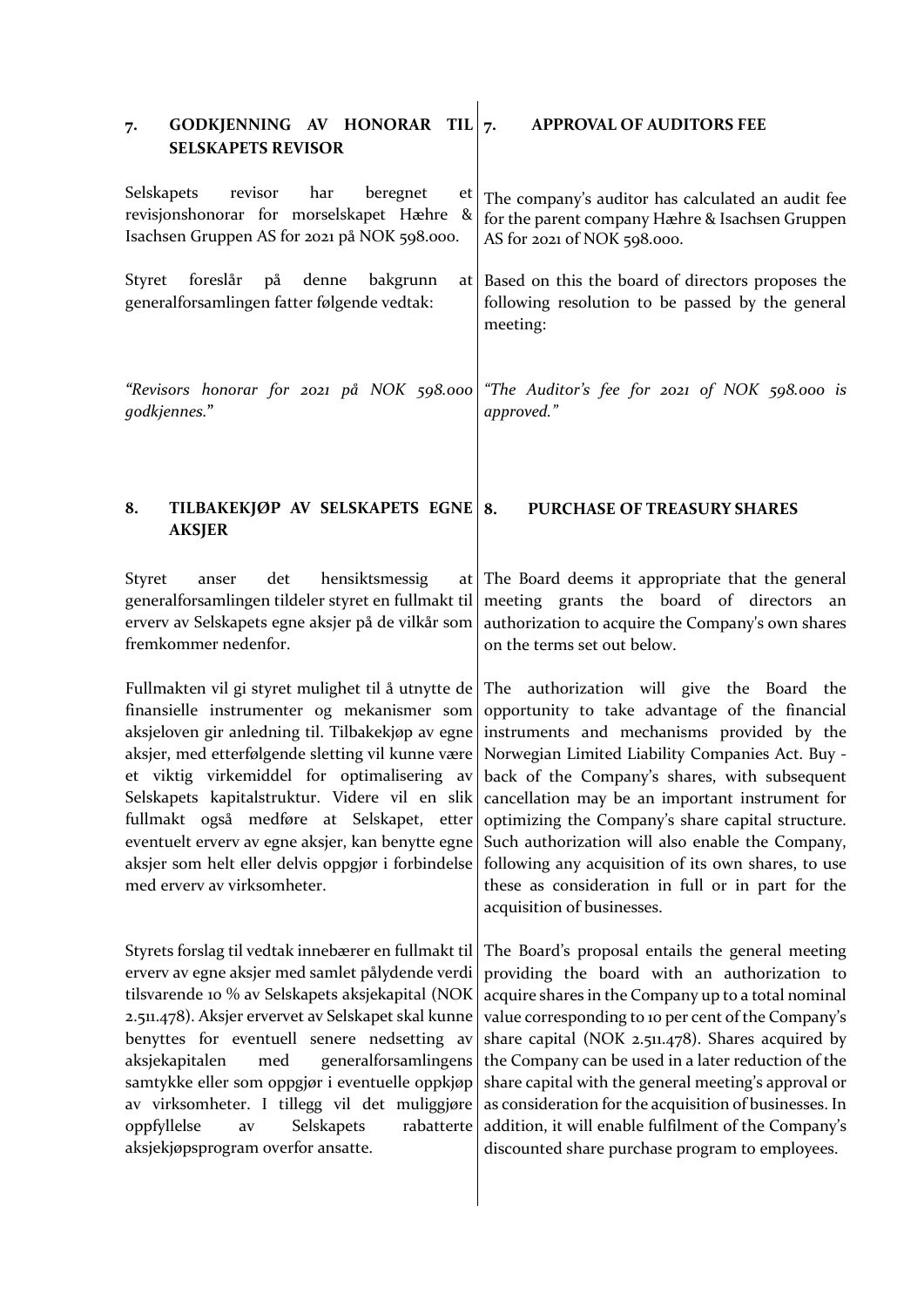| Fullmakten erstatter ubenyttede deler av tidligere<br>registrerte fullmakter fra det tidspunkt den nye<br>fullmakten registreres i Foretaksregisteret.                                         | The authorization replaces unused registered<br>authorizations from the registration of the new<br>authorization with the Norwegian Register of<br><b>Business Enterprises</b>                                                           |  |
|------------------------------------------------------------------------------------------------------------------------------------------------------------------------------------------------|------------------------------------------------------------------------------------------------------------------------------------------------------------------------------------------------------------------------------------------|--|
| Styret foreslår at generalforsamlingen fatter                                                                                                                                                  | The board of directors proposes the following                                                                                                                                                                                            |  |
| følgende vedtak:                                                                                                                                                                               | resolution to be passed by the general meeting:                                                                                                                                                                                          |  |
| "1. Styret gis fullmakt til å erverve inntil 2.511.478                                                                                                                                         | "1. The board of directors is authorized to purchase                                                                                                                                                                                     |  |
| aksjer i selskapet, tilsvarende samlet pålydende                                                                                                                                               | up to 2.511.478 shares in the company, which                                                                                                                                                                                             |  |
| verdi NOK 2.511.478.                                                                                                                                                                           | correspond to a total nominal value of NOK 2.511.478.                                                                                                                                                                                    |  |
| 2. Aksjene kan erverves for en pris som er mellom                                                                                                                                              | 2. The shares can be purchased for a price that is                                                                                                                                                                                       |  |
| NOK 1 og NOK 200 per aksje.                                                                                                                                                                    | between NOK 1 and NOK 200 per share.                                                                                                                                                                                                     |  |
| 3. Kjøp og salg av Selskapets egne aksjer skal<br>gjennomføres på en slik måte som styret anser å<br>være i Selskapets beste interesse.                                                        | 3. Acquisitions and sales of the Company's own<br>shares can take place in the manner which the Board<br>of Directors considers to be in the Company's best<br>interest.                                                                 |  |
| 4. Fullmakten kan brukes en eller flere ganger.                                                                                                                                                | 4. The authorization may be used one or several                                                                                                                                                                                          |  |
| Fullmakten skal være gyldig til den ordinære                                                                                                                                                   | times. This authority shall be valid until the annual                                                                                                                                                                                    |  |
| generalforsamlingen i 2023, men ikke lenger enn til                                                                                                                                            | general meeting in 2023, however no longer than until                                                                                                                                                                                    |  |
| 30. juni 2023.                                                                                                                                                                                 | 30 June 2023.                                                                                                                                                                                                                            |  |
| 5. Aksjer ervervet i henhold til fullmakten kan                                                                                                                                                | 5. Shares acquired pursuant to this mandate may                                                                                                                                                                                          |  |
| enten slettes ved kapitalnedsettelse i Selskapet                                                                                                                                               | either be deleted in connection with a later reduction                                                                                                                                                                                   |  |
| eller benyttes som vederlagsaksjer i forbindelse                                                                                                                                               | of the registered share capital of the Company or                                                                                                                                                                                        |  |
| med erverv av virksomheter eller benyttes for                                                                                                                                                  | used as consideration in the acquisition of businesses                                                                                                                                                                                   |  |
| generelle selskapsformål.                                                                                                                                                                      | or in connection with general corporate purposes.                                                                                                                                                                                        |  |
| 6. Denne fullmakten erstatter, fra det tidspunkt<br>den er registrert i Foretaksregisteret, tidligere<br>fullmakt til erverv av egne aksjer, gitt i ordinær<br>generalforsamling 5. mai 2021." | 6. This authorisation replaces, from the time it is<br>the Norwegian<br>with<br>Register<br>registered<br>$\sigma f$<br>Enterprises, the authorisation to acquire own shares,<br>given at the ordinary general meeting on $5$ May 2021." |  |
| <b>FORETAKSNAVN</b><br>9.<br>Det er ønskelig med en navneendring på<br>Selskapet til et navn som er uavhengig av de<br>etablerte merkevarene til de underliggende<br>divisjonene i konsernet.  | <b>COMPANY NAME</b><br>9.<br>It is desirable to change the name of the Company<br>to a name that is independent of the established<br>brands of the underlying divisions in the Group.                                                   |  |
| Styret har fremlagt et forslag om endring av                                                                                                                                                   | The board of directors has presented a proposal for                                                                                                                                                                                      |  |
| foretaksnavn og foreslår at selskapets vedtekter §                                                                                                                                             | a change of the company name and therefore                                                                                                                                                                                               |  |
| 1 endres til å lyde:                                                                                                                                                                           | proposes that article 1 of the Company's articles of                                                                                                                                                                                     |  |
| "Selskapets navn er Infra Group AS."                                                                                                                                                           | association shall be amended to read:<br>"The company's name is Infra Group AS."                                                                                                                                                         |  |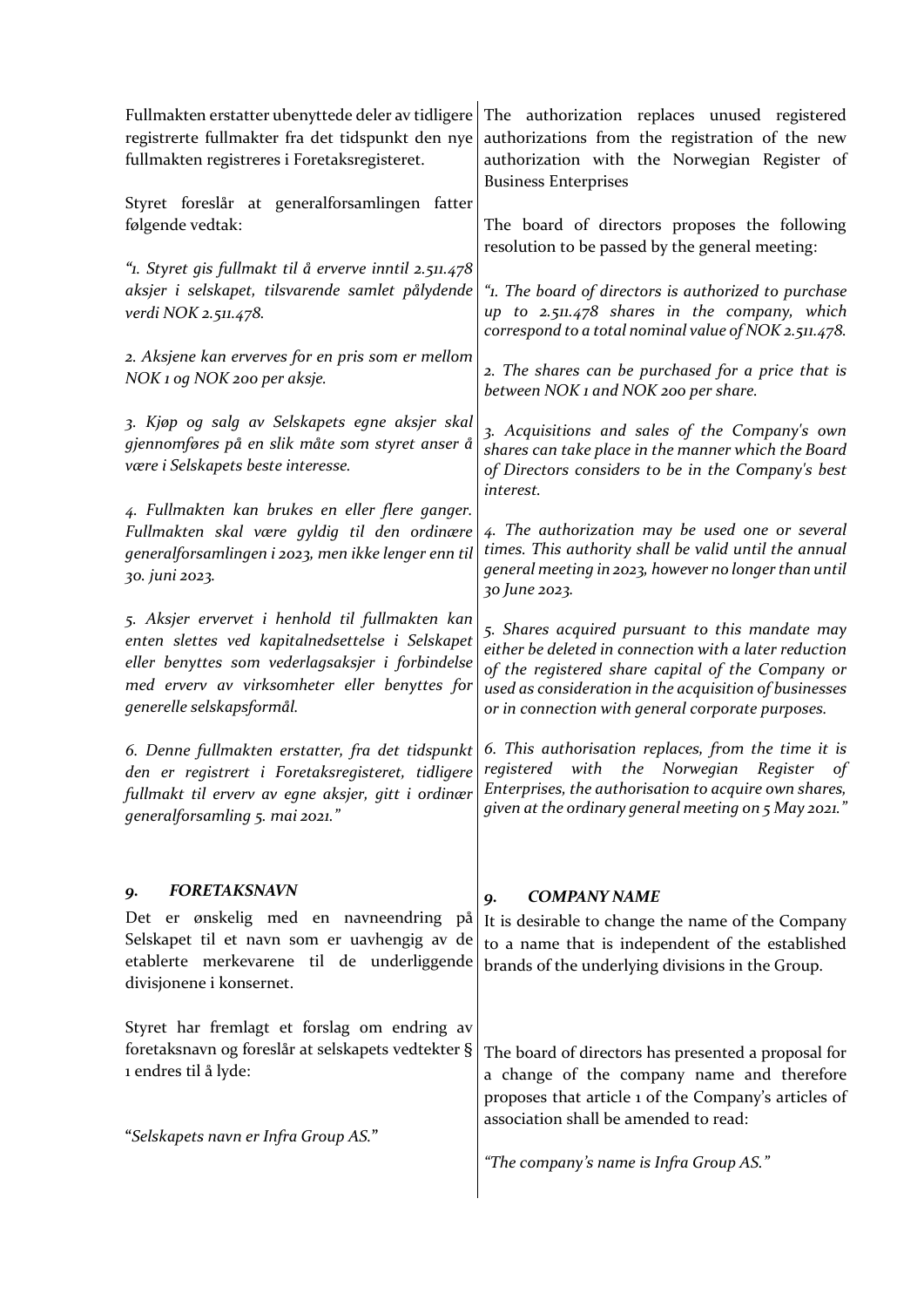| <b>STYREFULLMAKT</b><br><b>TIL</b><br>10.<br><b>KAPITALFORHØYELSE</b>                                                                                                                                                                                                                                                                                            | <b>DIRECTORS'</b><br><b>BOARD</b><br>OF<br>10.<br><b>FOR</b><br><b>CAPITAL</b><br><b>AUTHORIZATION</b>                                                                                                                                                                                                                                                                                                   |  |  |
|------------------------------------------------------------------------------------------------------------------------------------------------------------------------------------------------------------------------------------------------------------------------------------------------------------------------------------------------------------------|----------------------------------------------------------------------------------------------------------------------------------------------------------------------------------------------------------------------------------------------------------------------------------------------------------------------------------------------------------------------------------------------------------|--|--|
|                                                                                                                                                                                                                                                                                                                                                                  | <b>INCREASE</b>                                                                                                                                                                                                                                                                                                                                                                                          |  |  |
| Selskapets styre foreslår at generalforsamlingen<br>gir styret fullmakt til å forhøye Selskapets<br>aksjekapital ved ytterligere emisjoner på inntil<br>10,0 % av aksjekapitalen (NOK 2.511.478), slik at<br>Selskapet kan agere på potensielle muligheter<br>som ansees å være i Selskapets og aksjonærenes<br>interesse.                                       | The board of directors proposes that the general<br>meeting authorizes the board to increase the share<br>capital by way of further capital increases by up to<br>10.0% of the share capital (NOK 2.511.478), so that<br>the Company may act on potential opportunities<br>considered to be in the common interest of the<br>Company and the shareholders                                                |  |  |
| Styret har behov for en fullmakt til å kunne<br>gjennomføre kapitalforhøyelser i forbindelse med<br>eventuelle<br>insentivprogram<br>oppkjøp,<br>for<br>potensielle<br>selskapets<br>ansatte<br>og<br>kapitalinnhentinger før en eventuell børsnotering<br>av selskapet. På bakgrunn av dette foreslår styret<br>at generalforsamlingen treffer følgende vedtak: | The board of directors needs a power of attorney to<br>be able to carry out capital increases in connection<br>with acquisitions, any incentive programmes for the<br>company's employees and potential capital raisings<br>prior to a possible initial public offering of the<br>company. On this basis, the board of directors<br>proposes that the General Meeting makes the<br>following resolution: |  |  |
| "1. Styret gis fullmakt til å forhøye selskapets<br>aksjekapital med inntil NOK 2.511.478 ved<br>utstedelse av inntil 2.511.478 aksjer pålydende NOK<br>1.                                                                                                                                                                                                       | "1. The board of directors is authorized to increase the<br>company's share capital by an amount up to NOK<br>$2,511,478$ by issuing up to $2,511,478$ shares with a<br>nominal value of NOK 1.                                                                                                                                                                                                          |  |  |
| 2. Tegningskursen skal fastsettes av styret, men<br>skal minimum utgjøre NOK 25 per aksje.                                                                                                                                                                                                                                                                       | 2. The subscription price shall be determined by the<br>board of directors, but shall at least amount to NOK<br>25 per share.                                                                                                                                                                                                                                                                            |  |  |
| skal gjelde<br>Fullmakten<br>$i\quad 2$<br>$\ddot{ }$<br>generalforsamlingens beslutning.                                                                                                                                                                                                                                                                        | $\alpha$ fra 3. The authorization shall apply for 2 years from the<br>general meeting's decision.                                                                                                                                                                                                                                                                                                        |  |  |
| 4. Eksisterende aksjeeieres fortrinnsrett etter<br>aksjelovens § 10-4 kan fravikes ved bruk av<br>fullmakten.                                                                                                                                                                                                                                                    | 4. Existing shareholders' preferential rights pursuant<br>to Section 10-4 of the Norwegian Limited Liability<br>Companies Act may be waived<br>using<br>the<br>authorization.                                                                                                                                                                                                                            |  |  |
| 5. Fullmakten omfatter kapitalforhøyelse mot<br>innskudd i andre eiendeler enn penger, herunder<br>fusjon, og rett til å pådra selskapet særlige plikter,<br>jf. aksjelovens $\S$ 10-2.                                                                                                                                                                          | 5. The authorization includes an increase in capital<br>against deposits in assets other than money,<br>including mergers, and the right to incur special<br>obligations to the company, cf. Section 10-2 of the<br>Norwegian Limited Liability Companies Act.                                                                                                                                           |  |  |
| 6. Innenfor fullmaktens rammer kan den benyttes<br>flere ganger.                                                                                                                                                                                                                                                                                                 | 6. Within the framework of the power of attorney, it<br>can be used several times.                                                                                                                                                                                                                                                                                                                       |  |  |
| 7. Fullmakten erstatter, fra det tidspunktet den er<br>registrert i Foretaksregisteret, tidligere avgitte registered with<br>fullmakter til å øke aksjekapitalen."                                                                                                                                                                                               | 7. The authorization replaces, from the time it is<br>the Norwegian<br>Register<br>of                                                                                                                                                                                                                                                                                                                    |  |  |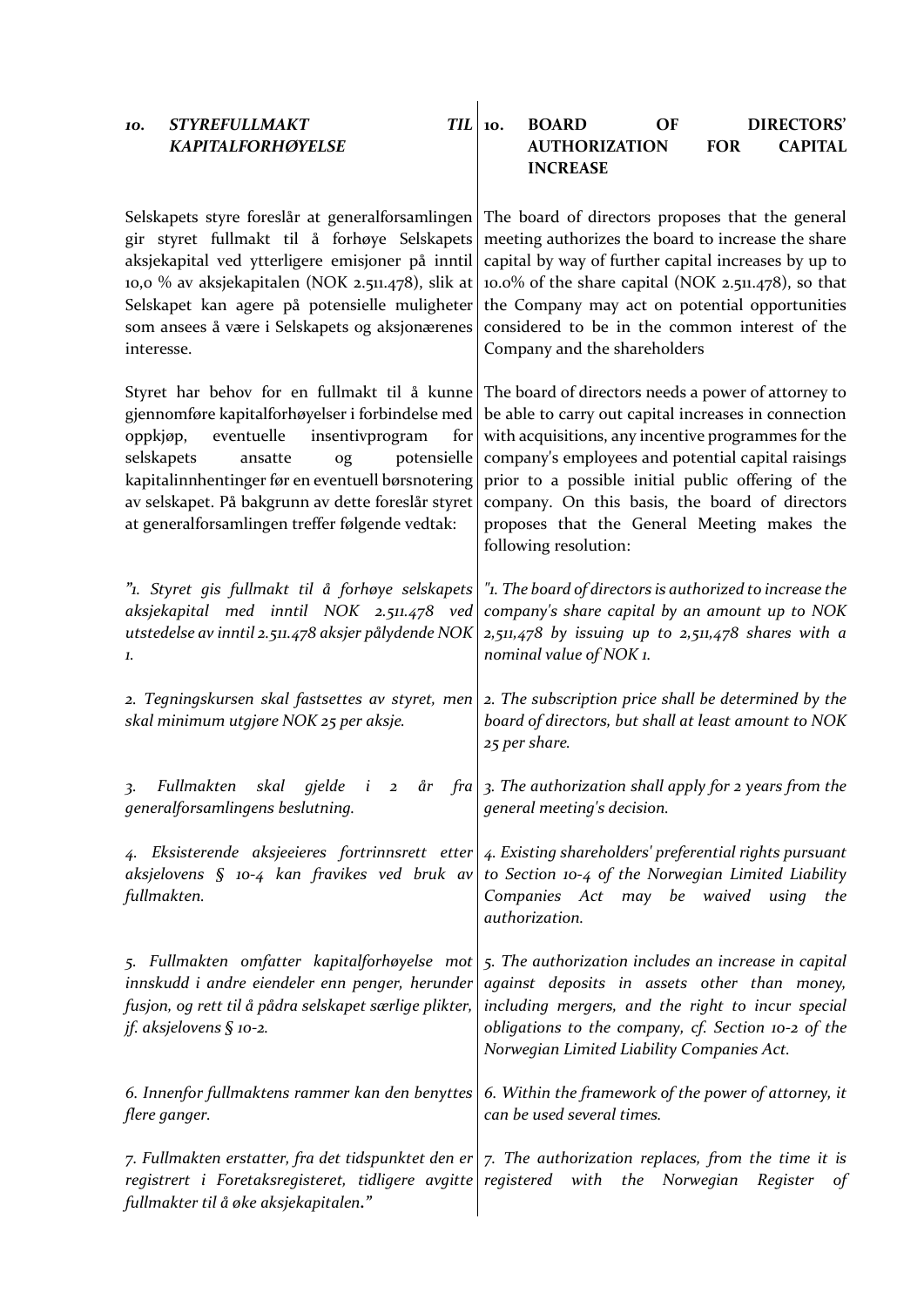| <b>GODKJENNELSE AV LÅNEAVTALER OG</b><br>11.<br>FINANSIELL ASSISTANSE GITT TIL ANSATTE<br>I KONSERNET IHT. AKSJELOVEN § 8-10                                                                                                               | APPROVAL OF LOANS AGREEMENTS<br>11.<br><b>ASSISTANCE</b><br><b>AND</b><br><b>FINANCIAL</b><br>TО<br><b>THE</b><br><b>EMPLOYEES</b><br>OF<br><b>GROUP</b><br>IN<br><b>ACCORDANCE WITH THE COMPANIES</b><br><b>ACT SECTION 8-10</b>                                                               |  |
|--------------------------------------------------------------------------------------------------------------------------------------------------------------------------------------------------------------------------------------------|-------------------------------------------------------------------------------------------------------------------------------------------------------------------------------------------------------------------------------------------------------------------------------------------------|--|
| iht.<br>det<br>vedtatte<br>Selskapet<br>har<br>aksjekjøpsprogrammet for ansatte i Selskapets<br>konsern, inngått låneavtaler med personene<br>("Låntakerne") og med de beløp som følger av<br>vedlegg 5 til innkallingen ("Låneavtalene"). | The Company has in accordance with the approved<br>investment share programme for employees of the<br>Company's group, entered into a loan agreements<br>with the persons (the "Borrowers") and with the<br>nominal amounts as set out in appendix 5 to the<br>summons (the "Loan Agreements"). |  |
| Kredittytelsen fra Selskapet til Låntakerne faller<br>inn under aksjeloven § 8-10. Dette innebærer at<br>prosedyren beskrevet i aksjelovens bestemmelser<br>må følges.                                                                     | The credit from the Company to the Borrowers falls<br>within the scope of the Norwegian Limited Liability<br>Companies Act section 8-10. This entails that the<br>procedure described in the Norwegian Limited<br>Liability Companies Act must be followed.                                     |  |
| Styret har utarbeidet en redegjørelse og en<br>erklæring i henhold til aksjeloven § 8-10 (6).<br>Redegjørelsen og erklæringen følger som vedlegg<br>til innkallingen til generalforsamlingen i henhold<br>til aksjeloven § 8-10 (7).       | The board of directors has drafted a statement and<br>a declaration in accordance with the Companies Act<br>section 8-10 (6). The statement and the declaration<br>are enclosed as appendices to this summoning in<br>accordance with the Companies Act section 8-10 (7).                       |  |
| Styret foreslår at Låneavtalene godkjennes av<br>Selskapets generalforsamling i henhold<br>til<br>aksjeloven § 8-10, ved at generalforsamlingen<br>treffer følgende vedtak:                                                                | The board of directors propose that the general<br>meeting approves the Loan Agreements in<br>accordance with the Norwegian Limited Liability<br>Companies Act section 8-10 and that the general<br>meeting passes the following resolution:                                                    |  |
| "Generalforsamlingen godkjenner inngåelsen av<br>Låneavtalene som nærmere opplistet i Vedlegg 5."                                                                                                                                          | "The general meeting approves the Company's<br>conclusion of the Loan Agreements as listed in<br>Appendix 5."                                                                                                                                                                                   |  |
| STYREFULLMAKT TIL Å BESLUTTE<br>12.<br>UTDELING AV UTBYTTE                                                                                                                                                                                 | <b>BOARD</b><br><b>DIRECTORS'</b><br>ΟF<br>12.<br><b>AUTHORIZATION</b><br><b>TO</b><br><b>DECIDE</b><br><b>DISTRIBUTION OF DIVIDENDS</b>                                                                                                                                                        |  |
| Generalforsamlingen kan gi styret fullmakt til å<br>utdele utbytte. Slik fullmakt er betinget av at<br>selskapet har utbyttekapasitet i henhold til det<br>siste godkjente årsregnskapet.                                                  | The general meeting may authorise the board to<br>dividends.<br>Such<br>distribute<br>authorisation<br>is<br>conditional on the Company having a dividend<br>capacity in accordance with the most recently<br>approved annual accounts.                                                         |  |

*Enterprises, previously granted powers to increase* 

*the share capital. "*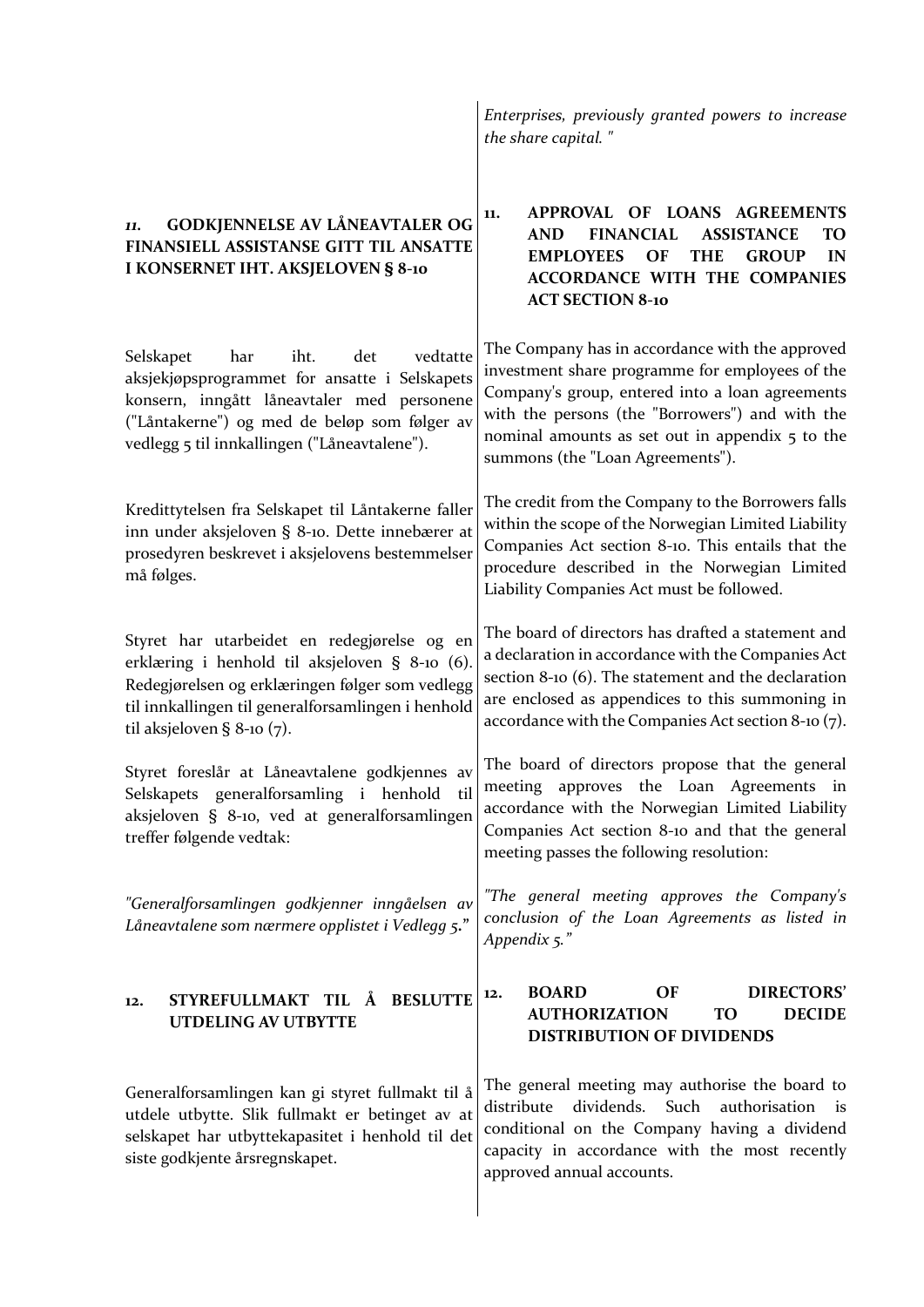| selskapet fleksibilitet og medføre at selskapet,<br>det siste godkjente årsregnskap, kan utdele flere<br>utbytter uten å måtte innkalle til ekstraordinær<br>generalforsamling. I tillegg vil det innebære at<br>selskapet kan innfri sin utbyttepolitikk med mål<br>om å gi en konkurransedyktig avkastning på<br>investert kapital til aksjonærene. | En fullmakt til styret til å utdele utbytte vil gi An authorisation for the board of directors to<br>distribute dividends will give the Company<br>med utgangspunkt i utbyttekapasitet i henhold til flexibility and entails that the Company, based on<br>dividend capacity in accordance with the most<br>recently approved annual accounts, may distribute<br>dividends on several occasions without having to<br>convene an extraordinary general meeting. In<br>addition, this will entail that the Company can fulfil<br>its dividend policy with the aim of providing a<br>competitive return<br>on invested capital<br>to<br>shareholders. |  |
|-------------------------------------------------------------------------------------------------------------------------------------------------------------------------------------------------------------------------------------------------------------------------------------------------------------------------------------------------------|----------------------------------------------------------------------------------------------------------------------------------------------------------------------------------------------------------------------------------------------------------------------------------------------------------------------------------------------------------------------------------------------------------------------------------------------------------------------------------------------------------------------------------------------------------------------------------------------------------------------------------------------------|--|
| Innenfor de rammer som følger av fullmakt og<br>aksjeloven, avgjør styret om fullmakten skal<br>benyttes, om den eventuelt skal benyttes én eller<br>flere ganger, størrelsen på det enkelte utbyttet<br>mv.                                                                                                                                          | Within the framework of the authorisation and the<br>Norwegian Limited Liability Companies Act, the<br>board of<br>directors<br>decides<br>whether<br>the<br>authorisation is to be used, whether it is to be used<br>one or several times, the size of the dividend in<br>question, etc                                                                                                                                                                                                                                                                                                                                                           |  |
| følgende vedtak:                                                                                                                                                                                                                                                                                                                                      | Styret foreslår at generalforsamlingen fatter The board of directors proposes the following<br>resolution to be passed by the general meeting:                                                                                                                                                                                                                                                                                                                                                                                                                                                                                                     |  |
| "Styret gis fullmakt til å beslutte utdeling av<br>utbytte på grunnlag av selskapets årsregnskap for<br>2021, jf. aksjeloven § 8-2 annet ledd. Fullmakten<br>gjelder frem til ordinær generalforsamling i 2023,<br>men ikke lenger enn til 30. juni 2023."                                                                                            | "The board of directors is authorised to resolve<br>distribution of dividends on the basis of the<br>Company's annual accounts for 2021, cf. the<br>Norwegian Limited Liability Companies Act Section<br>8-2 second paragraph. This authorization is valid<br>until the Annual General meeting in 2023, but not<br>longer than until 30 June 2023."                                                                                                                                                                                                                                                                                                |  |
| <b>SELSKAPETS</b><br><b>STRYKE</b><br>VEDTEKTER 13.<br>13.<br>PARAGRAF <sub>2</sub>                                                                                                                                                                                                                                                                   | <b>REMOVE ARTILCE 2 OF THE COMPANY'S</b><br><b>ARTICLES OF ASSOCIATION</b>                                                                                                                                                                                                                                                                                                                                                                                                                                                                                                                                                                         |  |
| selskapets<br>kommune<br>forretningsadresse skal finne sted. Styret foreslår<br>derfor overfor generalforsamlingen å stryke<br>paragraf 2 i selskapets gjeldende vedtekter.                                                                                                                                                                           | Det er ikke lenger et krav i henhold til aksjeloven It is no longer a requirement pursuant to Section 2-<br>$\S$ 2-2 å omtale i selskapets vedtekter hvilken 2 of the Norwegian Limited Liability Companies Act<br>registrerte to describe in the Company's Articles of Association<br>which municipality the company's registered<br>business address shall take place. The Board<br>therefore proposes to the General Meeting to<br>remove article 2 of the Company's current Articles<br>of Association.                                                                                                                                        |  |
| Styret foreslår at generalforsamlingen fatter<br>følgende vedtak:                                                                                                                                                                                                                                                                                     | The board of directors proposes the following<br>resolution to be passed by the general meeting:                                                                                                                                                                                                                                                                                                                                                                                                                                                                                                                                                   |  |
| «Gjeldende vedtekter til selskapet skal lyde:                                                                                                                                                                                                                                                                                                         | "The company's current articles of association shall<br>read:                                                                                                                                                                                                                                                                                                                                                                                                                                                                                                                                                                                      |  |
|                                                                                                                                                                                                                                                                                                                                                       |                                                                                                                                                                                                                                                                                                                                                                                                                                                                                                                                                                                                                                                    |  |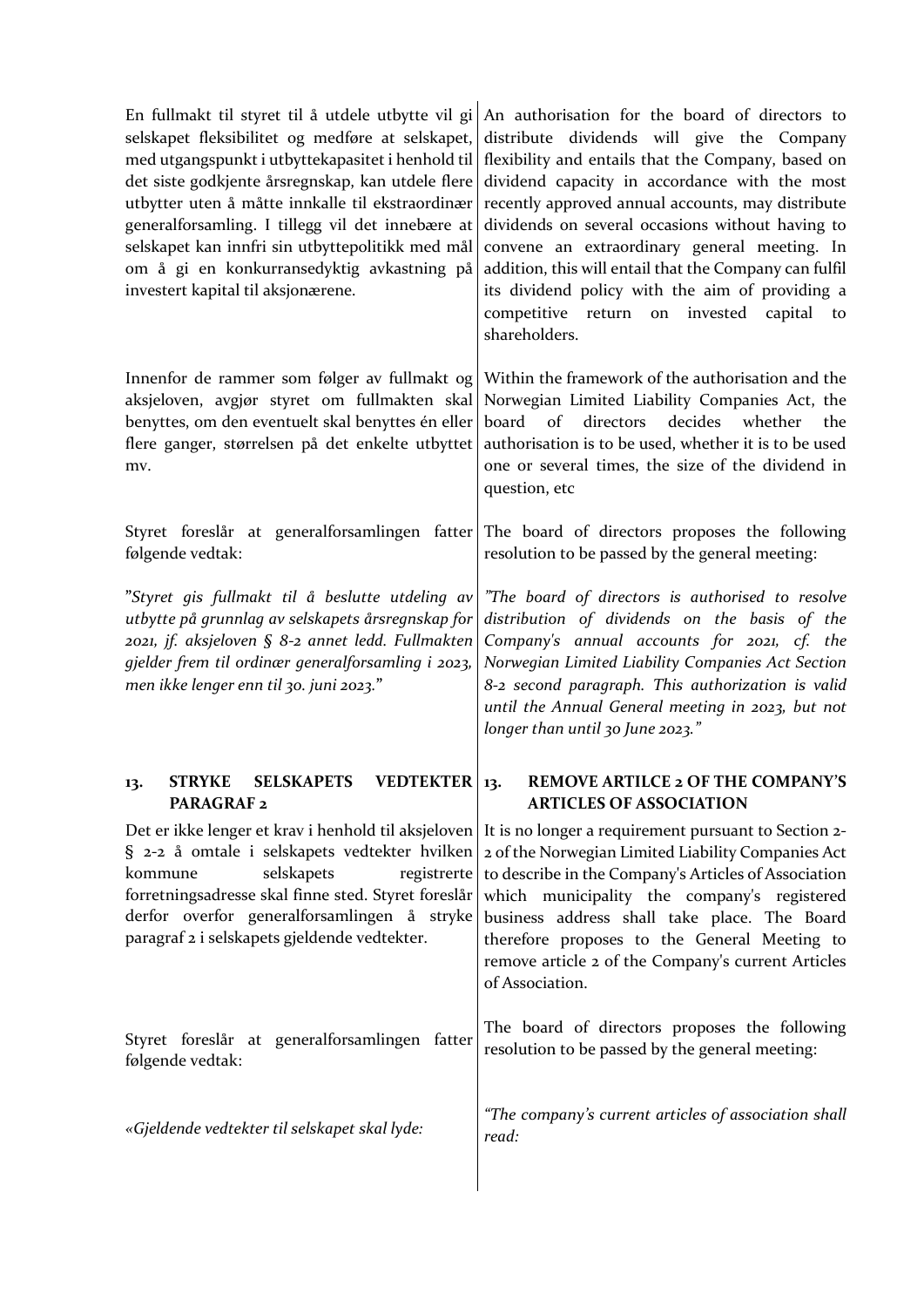| $\S$ 1 - Foretaksnavn - Selskapets navn er Infra<br>Group AS.                                                                                                                                                                                                                                                                                                                                                                                                                                                                | $\S$ 1 – Company name - The company's name is Infra<br>Group AS.                                                                                                                                                                                                                                                                                                                                                                                                                                                                                                     |  |
|------------------------------------------------------------------------------------------------------------------------------------------------------------------------------------------------------------------------------------------------------------------------------------------------------------------------------------------------------------------------------------------------------------------------------------------------------------------------------------------------------------------------------|----------------------------------------------------------------------------------------------------------------------------------------------------------------------------------------------------------------------------------------------------------------------------------------------------------------------------------------------------------------------------------------------------------------------------------------------------------------------------------------------------------------------------------------------------------------------|--|
| $\S$ 2 – Formål - Selskapets formål er entreprenør-<br>konsulenttjenester,<br>eiendomsutvikling<br>oq<br>0q<br>investering i aksjer og verdipapirer, samt alt som<br>hører naturlig med i denne forbindelse.                                                                                                                                                                                                                                                                                                                 | $\S$ 2 – Purpose - The company's purpose is to provide<br>construction and consultancy services, property<br>development and investment in shares and securities,<br>as well as anything that is naturally related to this<br>regard.                                                                                                                                                                                                                                                                                                                                |  |
| § 3 Aksjekapital - Selskapets aksjekapital er NOK<br>25.114.783 fordelt på 25.114.783 aksjer hver<br>pålydende NOK 1.                                                                                                                                                                                                                                                                                                                                                                                                        | <b>§ 3 Share capital</b> - The company's share capital is<br>NOK 25,114,783 divided into 25,114,783 shares each<br>with a nominal value of NOK 1.                                                                                                                                                                                                                                                                                                                                                                                                                    |  |
| $\S$ 4 - Registrering i Verdipapirsentralen<br>aksjer<br>skal<br>Selskapets<br>være<br>registrert<br>Verdipapirsentralen.                                                                                                                                                                                                                                                                                                                                                                                                    | $\S$ 4 - Registration in the Norwegian Central<br>Securities Depository - The company's shares shall<br>be registered in the Norwegian Central Securities<br>Depository.                                                                                                                                                                                                                                                                                                                                                                                             |  |
| § 5 - Signatur og prokura - Selskapets firma<br>tegnes av:                                                                                                                                                                                                                                                                                                                                                                                                                                                                   | $\S$ 5 - Signature and procurator fiscal - The<br>company's company is subscribed for by:                                                                                                                                                                                                                                                                                                                                                                                                                                                                            |  |
| Styrets leder og daglig leder i<br>1.<br>fellesskap;                                                                                                                                                                                                                                                                                                                                                                                                                                                                         | 1. The Chairman of the Board and the Chief<br>Executive Officer;                                                                                                                                                                                                                                                                                                                                                                                                                                                                                                     |  |
| Styrets leder og ett aksjonærvalgt<br>2.<br>styremedlem i fellesskap; eller                                                                                                                                                                                                                                                                                                                                                                                                                                                  | 2. Chairman of the Board and one shareholder-<br>elected board member jointly; or                                                                                                                                                                                                                                                                                                                                                                                                                                                                                    |  |
| Tre aksjonærvalgte<br>$\overline{3}$ .<br>styremedlemmer i fellesskap.                                                                                                                                                                                                                                                                                                                                                                                                                                                       | 3. Three shareholder-elected board members<br><i>jointly.</i>                                                                                                                                                                                                                                                                                                                                                                                                                                                                                                        |  |
| Styret kan tildele prokura.                                                                                                                                                                                                                                                                                                                                                                                                                                                                                                  | The board of directors can award procura.                                                                                                                                                                                                                                                                                                                                                                                                                                                                                                                            |  |
| § 6 - Omsetning av aksjer - Selskapets aksjer skal<br>være fritt omsettelig. Aksjelovens regler om<br>forkjøpsrett og styresamtykke gjelder ikke.                                                                                                                                                                                                                                                                                                                                                                            | § 6 - Turnover of shares - The company's shares<br>shall be freely transferable. The Limited Liability<br>Companies Act's rules on pre-emption rights and<br>board consent do not apply.                                                                                                                                                                                                                                                                                                                                                                             |  |
| $\S$ 7 - Tilgjengeliggjøring av dokumentasjon for<br>generalforsamlinger - Når dokumenter som<br>gjelder saker som skal behandles av selskapets<br>generalforsamling er gjort<br>tilgjengelige for<br>aksjeeierne på selskapets internettsider gjelder<br>ikke aksjelovens krav om at disse skal sendes til<br>aksjeeierne. Dette gjelder også dokumenter som<br>etter lov skal inntas i eller vedlegges innkallingen<br>til generalforsamlingen. En aksjeeier kan likevel<br>kreve å få tilsendt slike dokumenter pr post.» | $\S$ $7$ - Disclosure of documentation for general<br>meetings - When documents concerning matters to<br>be considered by the company's general meeting have<br>been made available to the shareholders on the<br>company's website, the Limited Liability Companies<br>Act's requirement that these shall be sent to the<br>shareholders does not apply. This also applies to<br>documents that by law shall be included in or<br>appended to the notice of the general meeting. A<br>shareholder may nevertheless request that such<br>documents be sent by post." |  |
| * * *                                                                                                                                                                                                                                                                                                                                                                                                                                                                                                                        | * * *                                                                                                                                                                                                                                                                                                                                                                                                                                                                                                                                                                |  |
| Avskrift av seneste årsregnskap, årsberetning og<br>revisjonsberetning er utlagt på Selskapets kontor.                                                                                                                                                                                                                                                                                                                                                                                                                       | Transcript of the Company's latest annual accounts<br>and the auditor's report are available for review at<br>the Company's office.                                                                                                                                                                                                                                                                                                                                                                                                                                  |  |
| * * *                                                                                                                                                                                                                                                                                                                                                                                                                                                                                                                        | $***$                                                                                                                                                                                                                                                                                                                                                                                                                                                                                                                                                                |  |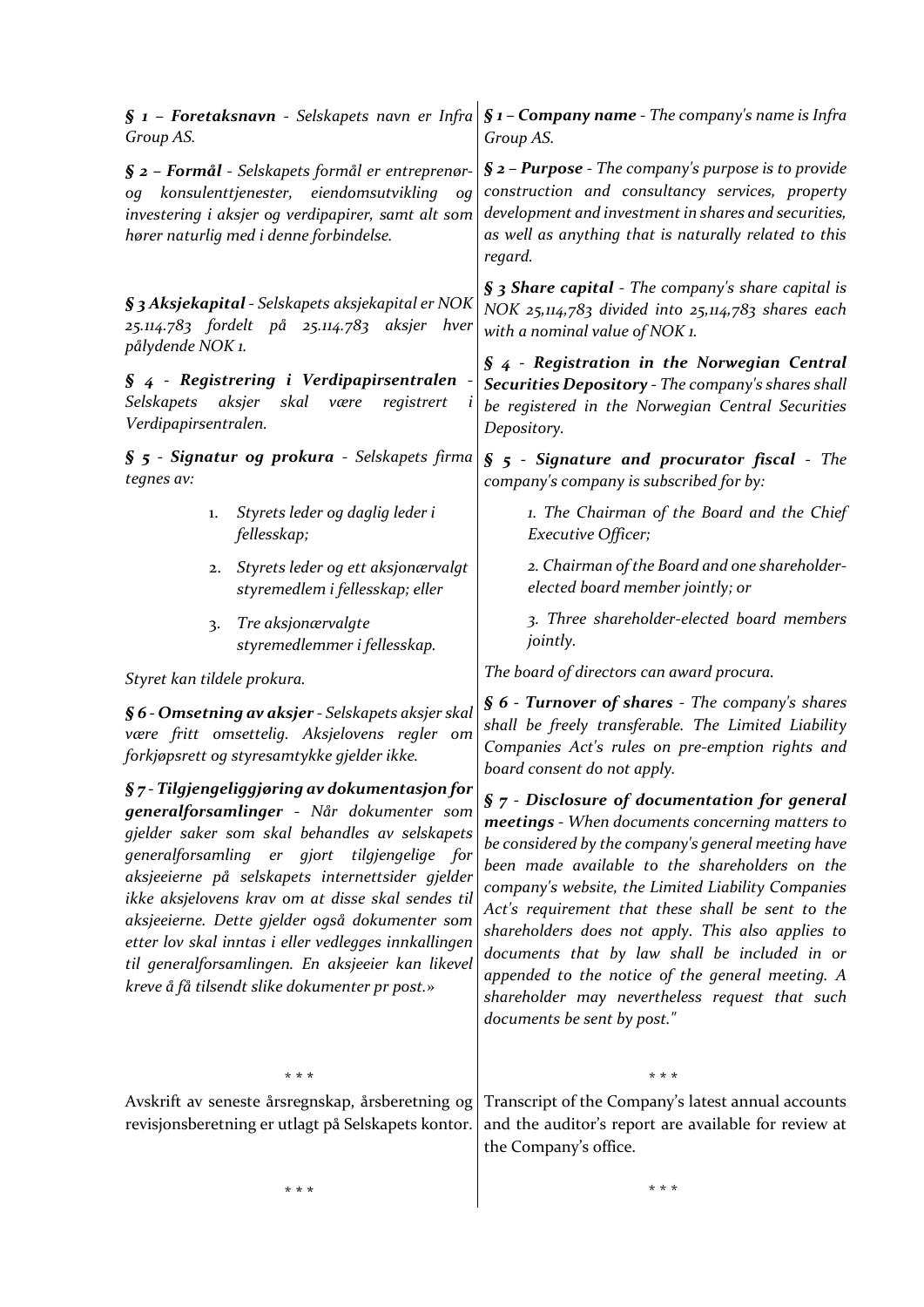| Påmelding<br>Aksjeeiere<br>ønsker<br>på<br>å<br>delta<br>som<br>generalforsamlingen bes melde seg på innen 27.<br>mai 2022 kl. 16:00.                                                                                                                                                                                                                        | <b>Registration of attendance</b><br>Shareholders wanting to participate in the general<br>meeting are asked to register their attendance prior<br>to 27 May 2022 at 4 p.m. (Norwegian time).                                                                                                                                                                                                                                                                                       |
|--------------------------------------------------------------------------------------------------------------------------------------------------------------------------------------------------------------------------------------------------------------------------------------------------------------------------------------------------------------|-------------------------------------------------------------------------------------------------------------------------------------------------------------------------------------------------------------------------------------------------------------------------------------------------------------------------------------------------------------------------------------------------------------------------------------------------------------------------------------|
| Påmelding skjer ved oversendelse av vedlagte<br>møteseddel til selskapet ved kontofører Nordea<br>Bank Norge Abp, verdipapirservice, på e-post til<br>nis@nordea.com. Registrering av deltagelse kan<br>også gjøres gjennom VPS Investortjenester eller<br>Selskapets<br>hjemmesider<br>www.hi-gruppen.no/investor<br>innen samme frist som oppgitt ovenfor. | register by submitting the attached<br>Please<br>attendance form to the registrar Nordea Bank<br>registration<br>Norge Abp,<br>department,<br>on<br>email nis@nordea.com. Registration<br>of<br>attendance may also be made through VPS Investor<br>Services or the Company's website www.hi-<br>gruppen.no/investor by the same deadline as set<br>out above.                                                                                                                      |
| Fullmakt<br>Aksjeeiere som ønsker å la seg representere ved<br>fullmektig<br>kan<br>sende<br>inn<br>vedlagte<br>fullmaktsseddel. Fullmakter bes mailes inn på<br>forhånd til nis@nordea.com.                                                                                                                                                                 | <b>Proxy</b><br>Shareholders that wish to attend by proxy may<br>submit the attached power of attorney. The<br>Company requests that proxies are forwarded by<br>email in advance to <b>nis@nordea.com</b> .                                                                                                                                                                                                                                                                        |
| Dersom instruksen ikke fylles ut, anses dette som<br>en instruks til å stemme for styrets forslag i<br>innkallingen og for fullmektigens anbefaling<br>knyttet til innkomne forslag. Ved fullmakt til<br>styrets leder med stemmeinstruks skal instruksen<br>gis ved bruk av vedlagte skjema. Se for øvrig<br>nærmere beskrivelse i vedlagte fullmakt.       | If the instruction form is not completed, this will be<br>regarded as an instruction to vote in favor of the<br>board of directors' proposal in the notice of the<br>general meeting and in favor of the proxy holder's<br>recommendation in relation to any proposals<br>received. Instructions to the chairman of the board<br>of directors may only be given using the attached<br>instruction form. Please see a further description in<br>the enclosed power of attorney form. |
| Aksjonærer med tilgang til VPS Investortjenester<br>gjøres oppmerksom på at de, som et alternativ til<br>å bruke vedlagt fullmaktsseddel, kan registrere<br>forhåndsstemmer<br>eller<br>fullmakt<br>en<br>uten<br>stemmeinstrukser gjennom VPS Investortjenester<br>eller<br>Selskapets<br>nettsider<br>www.hi-<br>gruppen.no/investor innen samme frist.    | Shareholders with access to VPS Investor Services<br>are noted that they, as an alternative to<br>using enclosed proxy form, can register advance<br>votes or a proxy without voting instructions<br>through VPS Investor Services or the Company's<br>website www.hi-gruppen.no/investor within the<br>same deadline.                                                                                                                                                              |

\* **\* \***

\* \* \*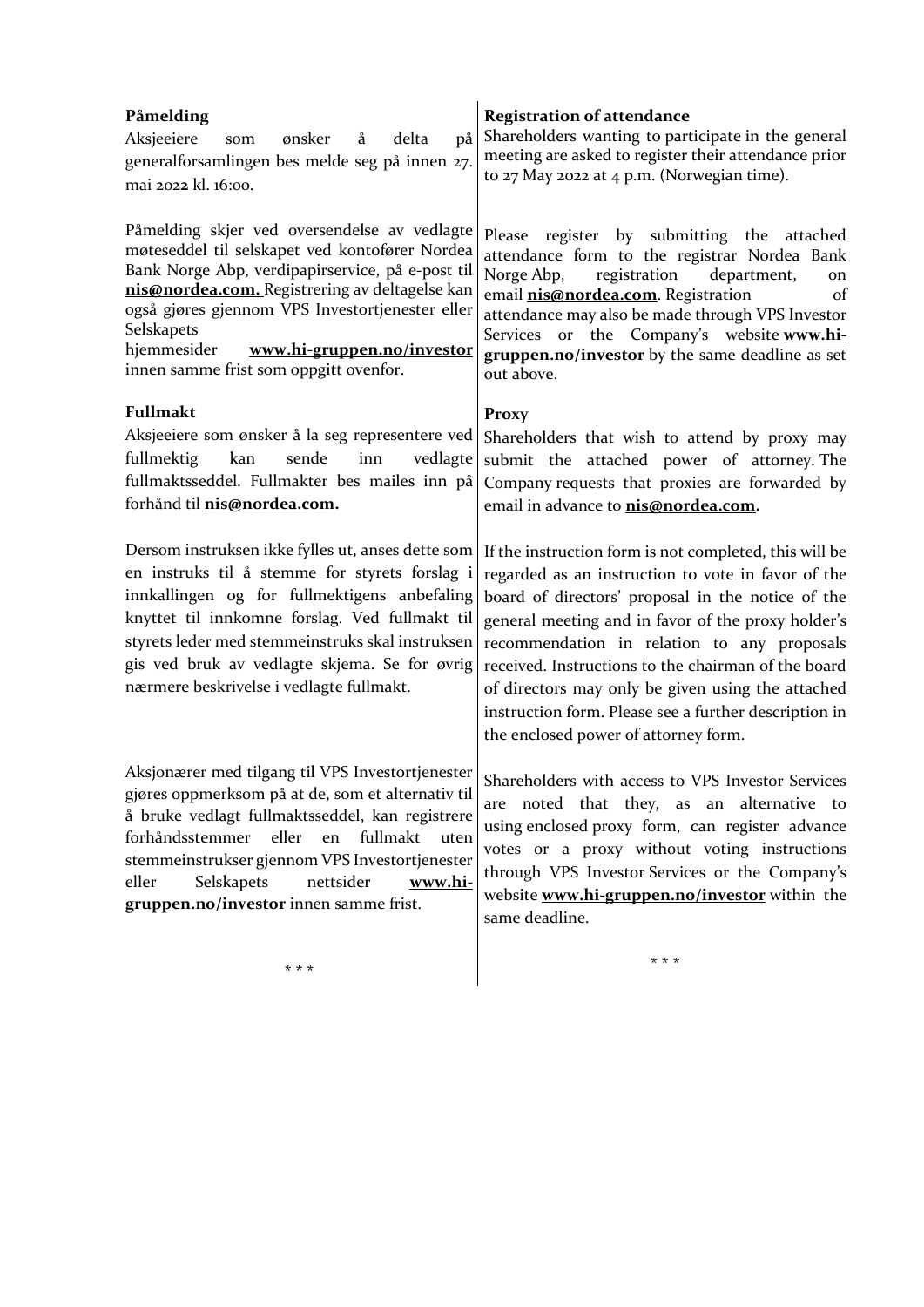# 27 April 2022

På vegne av styret i Hæhre & Isachsen Gruppen AS / On behalf of the board of directors of Hæhre & Isachsen Gruppen AS

> Inge Stensland (sign) Styrets leder / chairman of the board of directors

> > **\* \* \***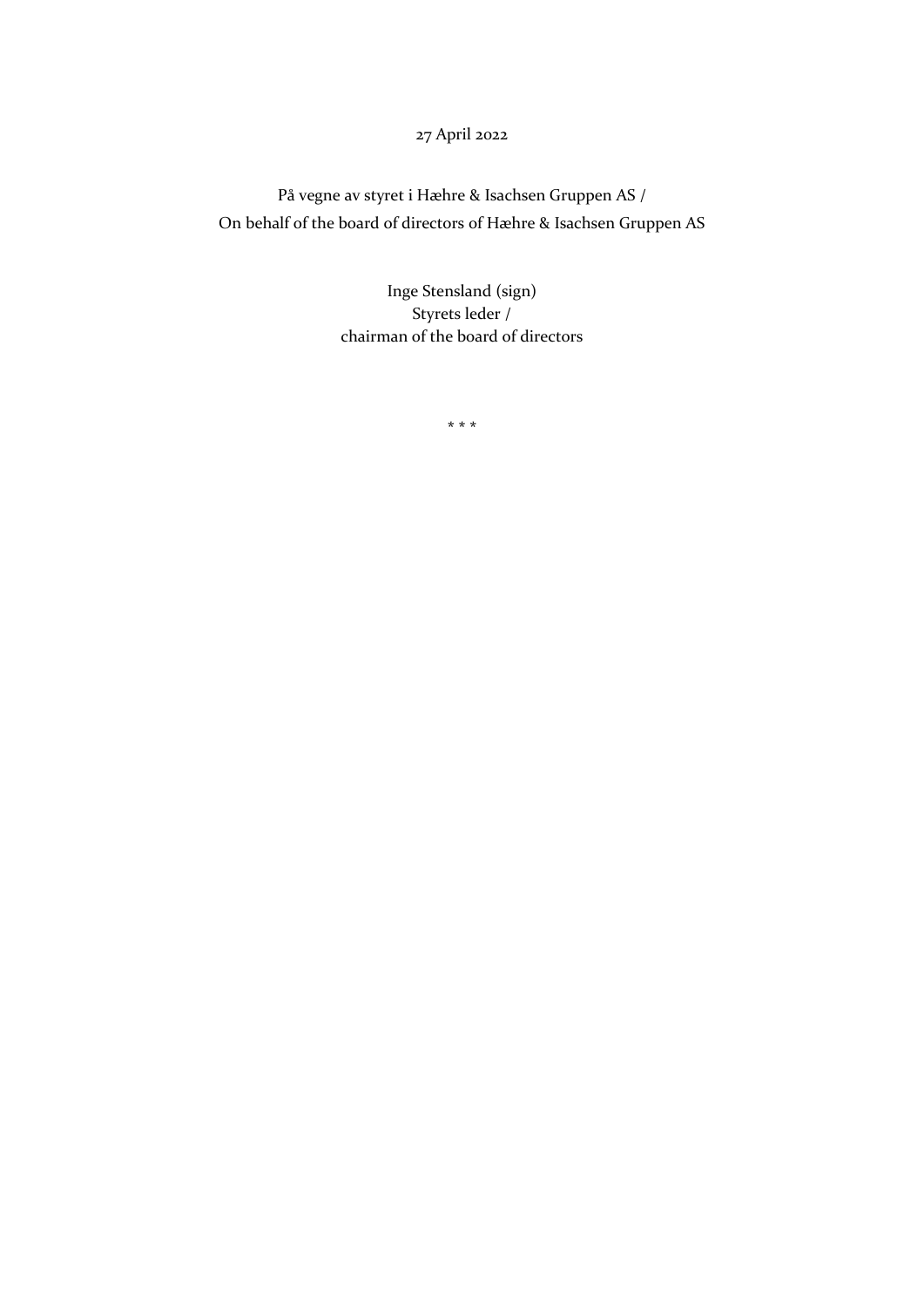## **VEDLEGG 1**

# **PÅMELDINGSSKJEMA**

 $\Box$  $\Box$ 

Undertegnede vil delta i den ordinære generalforsamlingen i Hæhre & Isachsen Gruppen AS den 31. mai 2022 kl. 18.00 og (sett kryss):

Avgi stemme for mine / våre aksjer

Avgi stemme for aksjer ifølge vedlagte fullmakt(er)

Det anmodes om at påmeldingen er Nordea (kontofører) i hende innen 27.mai 2022 kl. 16:00 ved å sende den til Nordea ved e-post til **[nis@nordea.com](mailto:nis@nordea.com)**.

| Aksjeeierens navn:   |  |  |
|----------------------|--|--|
| Aksjeeierens e-mail: |  |  |
| Sted / dato:         |  |  |
| Signatur*:           |  |  |

Registrering av deltagelse kan også gjøres gjennom VPS Investortjenester eller Selskapets hjemmesider **[www.hi-gruppen.no/investor](http://www.hi-gruppen.no/investor)** innen samme frist som oppgitt ovenfor.

*\*Dersom aksjonæren er en juridisk enhet, vennligst legg ved dokumentasjon som viser retten til å signere.*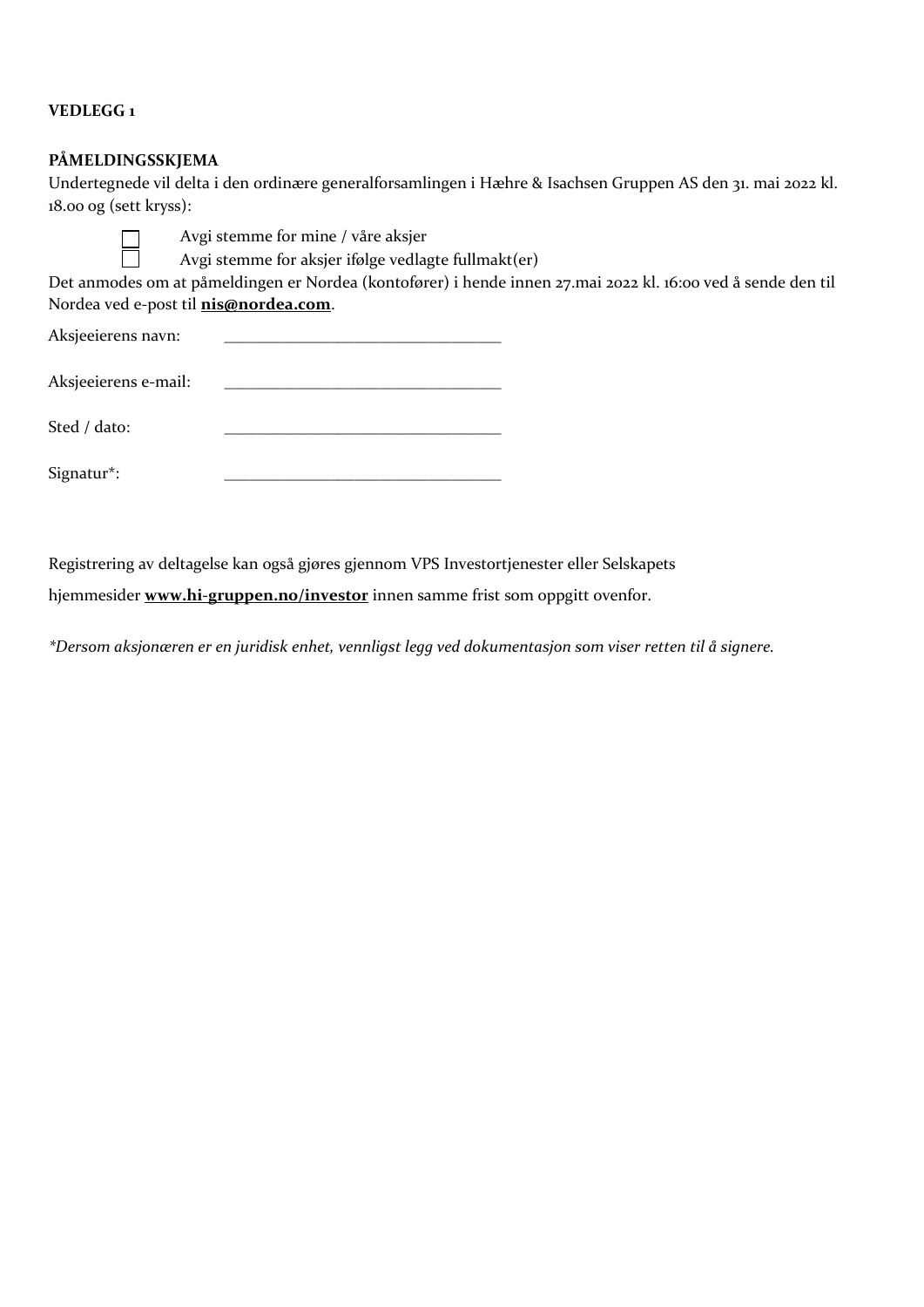## **APPENDIX 1**

### **REGISTRATION FORM**

┓  $\Box$ 

The undersigned will participate in the ordinary general meeting in Hæhre & Isachsen Gruppen AS on 31 May 2022 at 6 p.m. (Norwegian time) and (check-off):

Vote for my / our shares

Vote for the shares specified in the attached proxy(ies)

It is requested that the registration form is received by Nordea (registrar) within 27 May 2022 at 4 p.m. (Norwegian time) by sending it to Nordea by e-mail **[nis@nordea.com.](mailto:nis@nordea.com)**

Shareholder's name:

| Shareholder's e-mail: |  |
|-----------------------|--|
|                       |  |

| Place / date: |  |
|---------------|--|
|               |  |

Signature\*: \_\_\_\_\_\_\_\_\_\_\_\_\_\_\_\_\_\_\_\_\_\_\_\_\_\_\_\_\_\_\_\_\_\_

Registration of attendance may also be made through VPS Investor Services or the Company's website

**[www.hi-gruppen.no/investor](http://www.hi-gruppen.no/investor)** by the same deadline as set out above.

*\*If the shareholder is a legal entity, please enclose documentation evidencing the representation by the signatory.*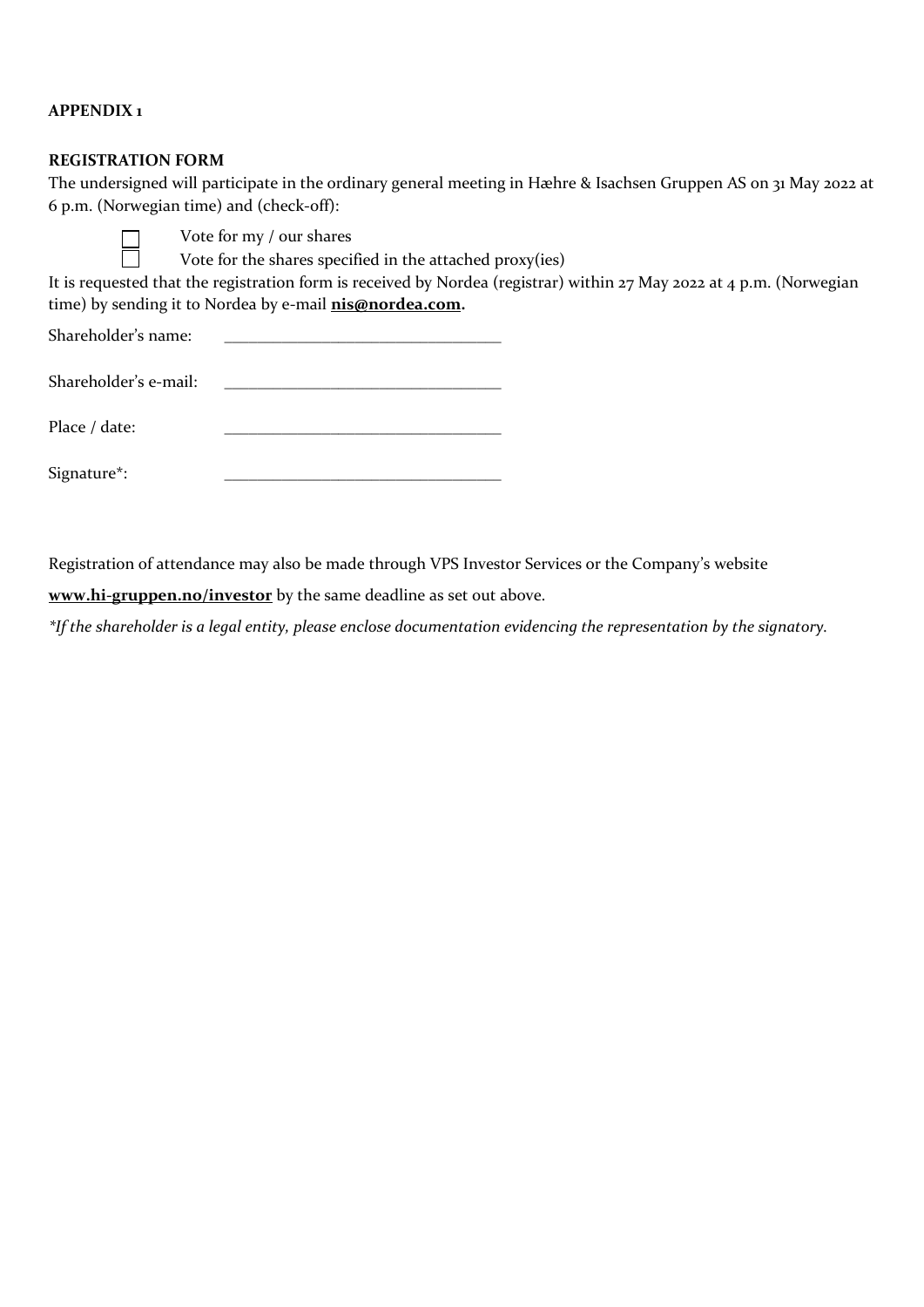### *VEDLEGG 2*

### **FULLMAKT**

Undertegnede aksjeeier i Hæhre & Isachsen Gruppen AS gir herved (sett kryss)



Styrets leder eller den han bemyndiger

\_\_\_\_\_\_\_\_\_\_\_\_\_\_\_\_\_\_\_\_\_\_\_\_\_\_\_\_\_\_\_\_ (navn på fullmektig)

fullmakt til å møte og avgi stemme for mine / våre aksjer på ordinær generalforsamling i Hæhre & Isachsen Gruppen AS den 31. mai 2022 kl. 18:00. Dersom det er sendt inn fullmakt uten å navngi fullmektigen, anses fullmakten for å være gitt til styrets leder eller den han bemyndiger. Stemmegivningen skal skje i henhold til instruksjonene nedenfor. Dersom det ikke er krysset av i rubrikkene nedenfor, anses dette som en instruks til å stemme «for» forslagene i henhold til styrets forslag, likevel slik at fullmektigen avgjør stemmegivningen i den grad det blir fremmet forslag i tillegg til eller til erstatning for styrets forslag. Det samme gjelder dersom det er krysset av for «For» i forslagene nedenfor og den angjeldende saken ikke har noe konkret forslag til vedtak. Dersom det er krysset av for «Mot» innebærer det en instruks til fullmektigen om å stemme imot forslaget i innkallingen, med enhver endring foreslått av styret eller styreleder. Dersom det er krysset av for «Avstår» innebærer det en instruks til fullmektigen om å ikke avgi stemme for aksjene.

| Sak          |                                                                                                                                                                                | For | Mot | Avstår | Fullmektigen avgjør |
|--------------|--------------------------------------------------------------------------------------------------------------------------------------------------------------------------------|-----|-----|--------|---------------------|
| $\mathbf{2}$ | Valg av møteleder og én person til å<br>medundertegne protokollen                                                                                                              |     |     |        |                     |
| 3            | Godkjennelse av innkalling og<br>dagsorden                                                                                                                                     |     |     |        |                     |
| 4            | Godkjenning av styrets forslag til<br>årsregnskap og årsberetning for Hæhre<br>& Isachsen Gruppen AS selskap og<br>konsern for 2021, herunder disponering<br>av årets resultat |     |     |        |                     |
| 5            | Valg av styremedlemmer                                                                                                                                                         |     |     |        |                     |
| 6            | Fastsettelse av styrets honorar                                                                                                                                                |     |     |        |                     |
| 7            | Godkjenning av honorar til selskapets<br>revisor                                                                                                                               |     |     |        |                     |
| 8            | Tilbakekjøp av selskapets egne aksjer                                                                                                                                          |     |     |        |                     |
| 9            | Foretaksnavn                                                                                                                                                                   |     |     |        |                     |
| 10           | Styrefullmakt til kapitalforhøyelse                                                                                                                                            |     |     |        |                     |
| 11           | Godkjennelse av låneavtaler og<br>finansiell assistanse gitt til ansatte i<br>konsernet iht. aksjeloven § 8-10                                                                 |     |     |        |                     |
| 12           | Styrefullmakt til å beslutte utdeling av<br>utbytte                                                                                                                            |     |     |        |                     |
| 13           | Stryke selskapets vedtekter paragraf 2                                                                                                                                         |     |     |        |                     |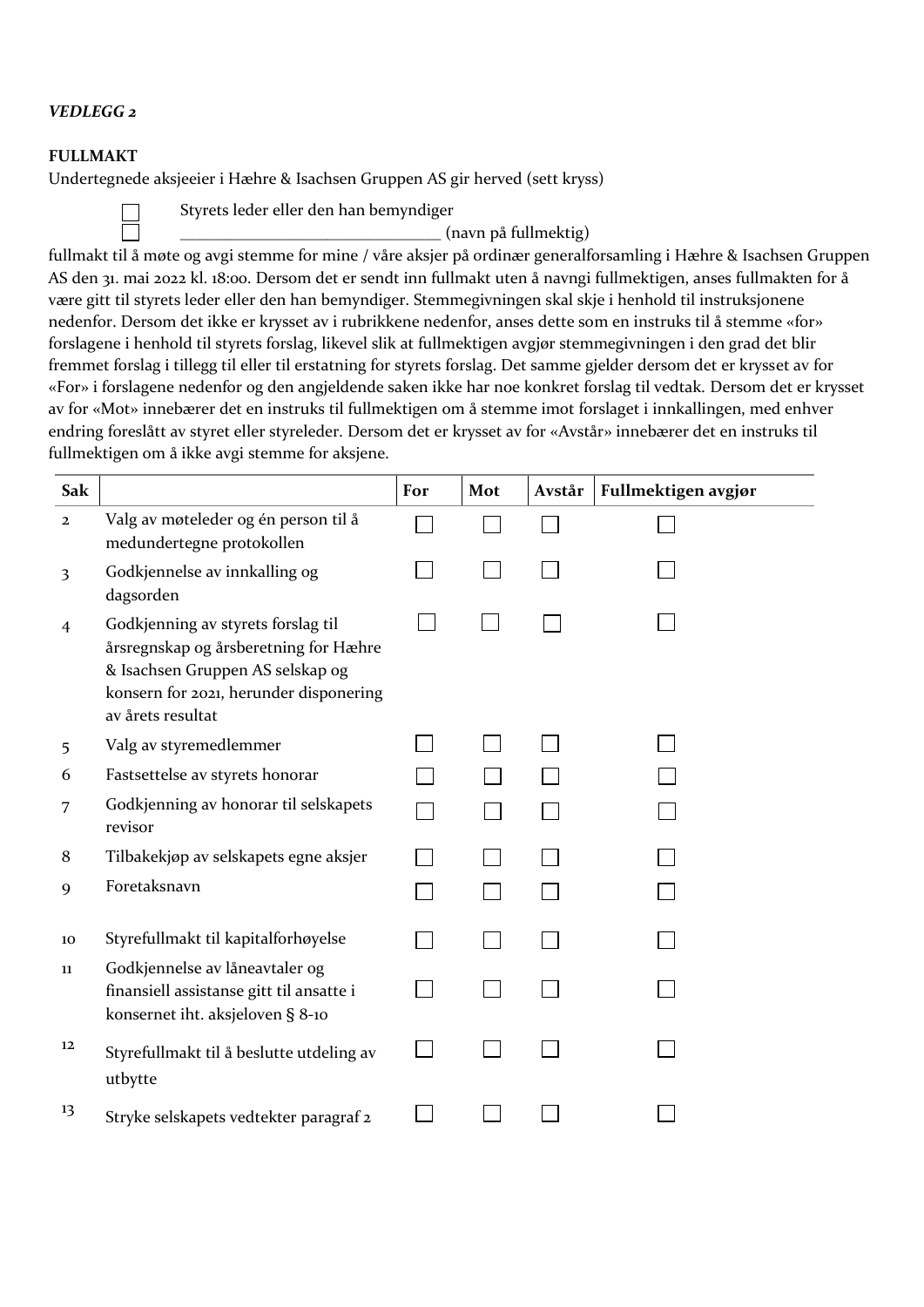Fullmaktsseddelen må sendes i tide slik at den er mottatt av Nordea (kontofører) innen 27. mai 2022 kl. 16:00 ved å returnere denne til **[nordea@nis.com](mailto:nordea@nis.com)**. Identifikasjonspapirer for fullmektigen og aksjeeieren må vedlegges fullmakten. Dersom aksjeeieren er en juridisk person må det også vedlegges firmaattest.

Aksjonærer med tilgang til VPS Investortjenester gjøres oppmerksom på at de, som et alternativ til å bruke denne fullmaktsseddelen, kan registrere forhåndsstemmer eller en fullmakt uten stemmeinstrukser gjennom VPS Investortjenester eller Selskapets nettsider **[www.hi-gruppen.no/investor](http://www.hi-gruppen.no/investor)** innen samme frist.

| Aksjeeierens navn: |  |
|--------------------|--|
| Sted / dato:       |  |
| Signatur:          |  |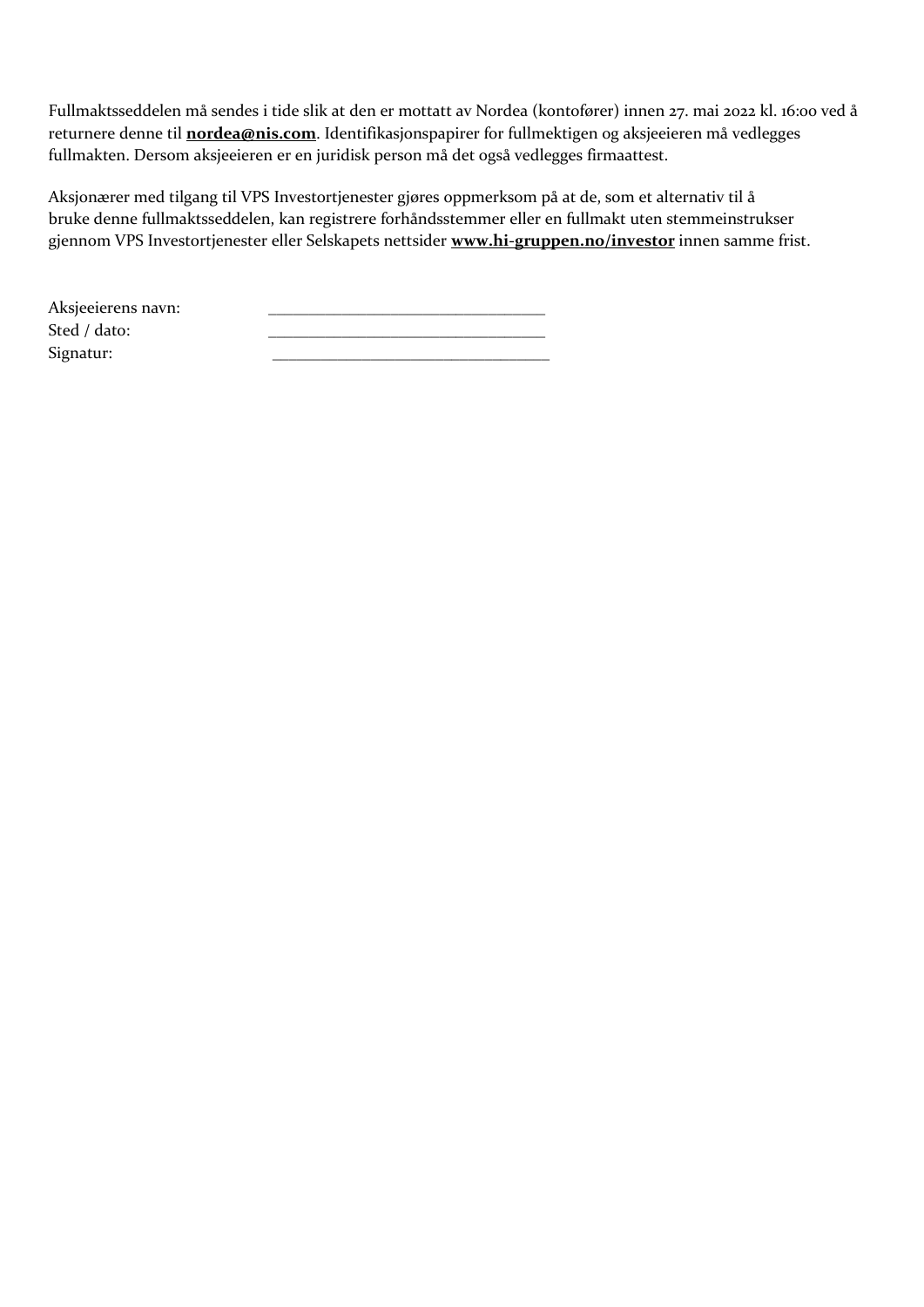## **APPENDIX 2**

### **PROXY FORM**

The undersigned shareholder of Hæhre & Isachsen Gruppen AS hereby grants (check-off)

The chairman of the board of directors or the person he appoints

\_\_\_\_\_\_\_\_\_\_\_\_\_\_\_\_\_\_\_\_\_\_\_\_\_\_\_\_\_\_\_\_ (name of proxy holder)

proxy to meet and vote for my / our shares at the ordinary general meeting of Hæhre & Isachsen Gruppen AS to be held on 31 May 2022 at 6 p.m. (Norwegian time). If the proxy form is submitted without stating the name of the proxy holder, the proxy will be deemed to have been given to the chairman of the board of directors or the person he appoints. The votes shall be cast in accordance with the instructions below. If the alternatives below are not checked off, this will be deemed to be an instruction to vote "in favor" of the proposals suggested by the board of directors, provided, however, that the proxy holder determines the voting to the extent proposals are put forward in addition to, or instead of, the proposals from the board of directors. The same applies to the extent the box is checked off with "For" and there is no concrete proposal for a resolution in the call for the annual general meeting. If the box "Against" has been checked, this implies that the proxy is instructed to vote against the

proposal in the notice, with any changes suggested by the board of directors or the chairman of the board. If the box "Abstain" has been ticked, the proxy is instructed to abstain from voting the shares.

| Item         |                                                                                                                                                                                       | For |  | Against Abstain Proxy holder decides |
|--------------|---------------------------------------------------------------------------------------------------------------------------------------------------------------------------------------|-----|--|--------------------------------------|
| $\mathbf{2}$ | Election of a person to chair the meeting<br>and a person to co-sign the minutes                                                                                                      |     |  |                                      |
| 3            | Approval of the notice of the meeting and<br>the agenda                                                                                                                               |     |  |                                      |
| 4            | Adoption of the board of directors' report<br>and annual accounts for Hæhre &<br>Isachsen Gruppen AS 2021 (parent entity<br>and group), including allocation of this<br>year's result |     |  |                                      |
| 5            | Election of members of the board of<br>directors                                                                                                                                      |     |  |                                      |
| 6            | Determination of board of directors'<br>remuneration                                                                                                                                  |     |  |                                      |
| 7            | Approval of auditor's fee                                                                                                                                                             |     |  |                                      |
| 8            | Purchase of treasury shares                                                                                                                                                           |     |  |                                      |
| 9            | Company name                                                                                                                                                                          |     |  |                                      |
| 10           | Board of directors' authorization for<br>capital increase                                                                                                                             |     |  |                                      |
| 11           | Approval of loans agreements and<br>financial assistance to employees of the<br>Group in accordance with the<br>companies act section 8-10                                            |     |  |                                      |
| 12           | Board of directors' authorization to<br>Decide distribution of dividends                                                                                                              |     |  |                                      |
| 13           | Remove arcticle 2 of the Company's<br>Articles of Association                                                                                                                         |     |  |                                      |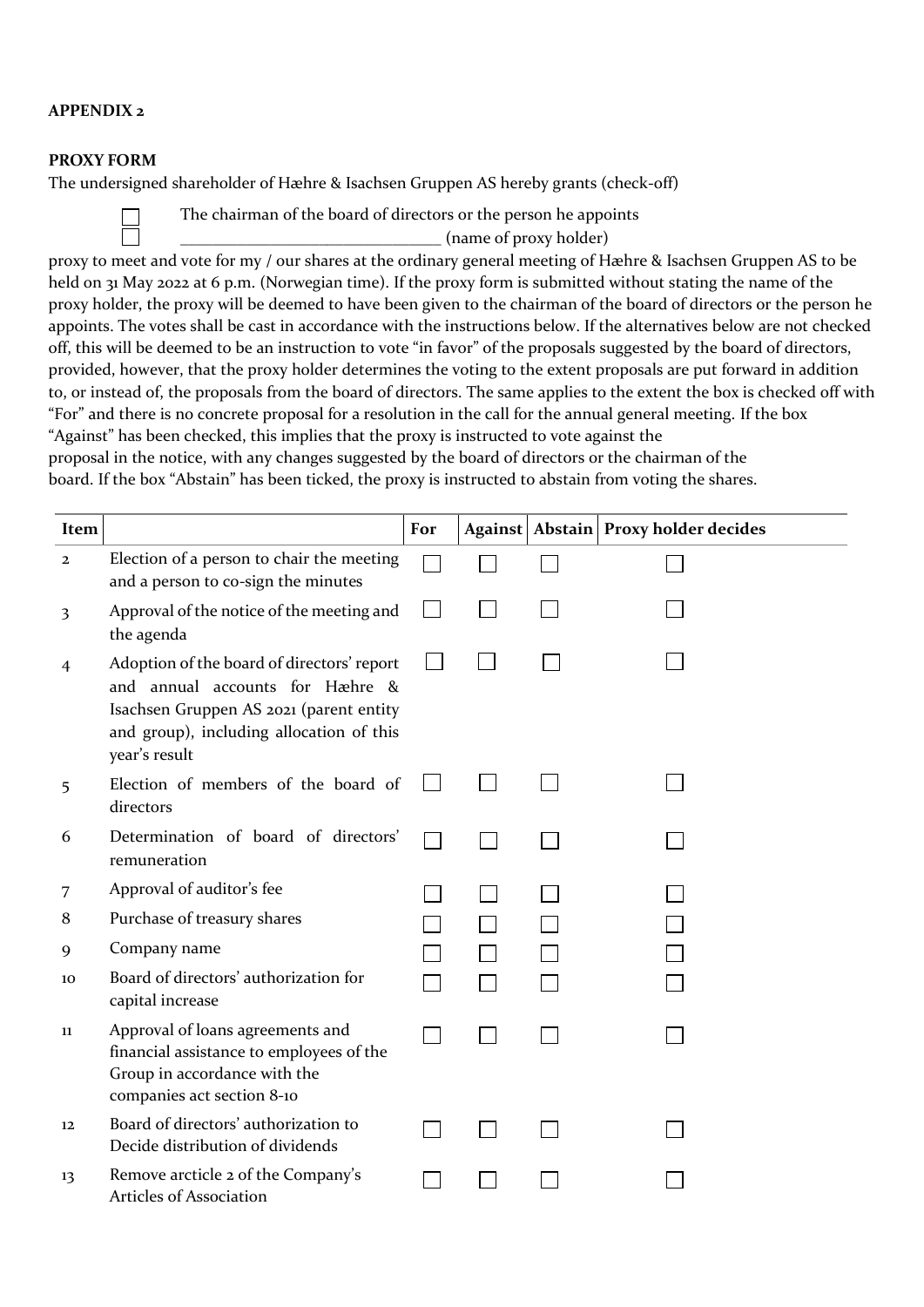The proxy form must be sent in time to be received by Nordea (registrar) no later than within 27 May 2022 at 4 p.m. (Norwegian time) by returning it by e-mail to **[nordea@nis.com](mailto:xxxx@hi-gruppen.com)**. Identification documents for the attorney and the beneficial holder of the shares must be enclosed to the proxy form, as well as a Certificate of Registration in the event the beneficial holder is a legal person.

Shareholders with access to VPS Investor Services are noted that they, as an alternative to using this proxy form, can register advance votes or a proxy without voting instructions through VPS Investor Services or the Company's website **[www.hi-gruppen.no/investor](http://www.hi-gruppen.no/investor)** within the same deadline.

| Shareholder's name: |  |
|---------------------|--|
| Place / date:       |  |
| Signature:          |  |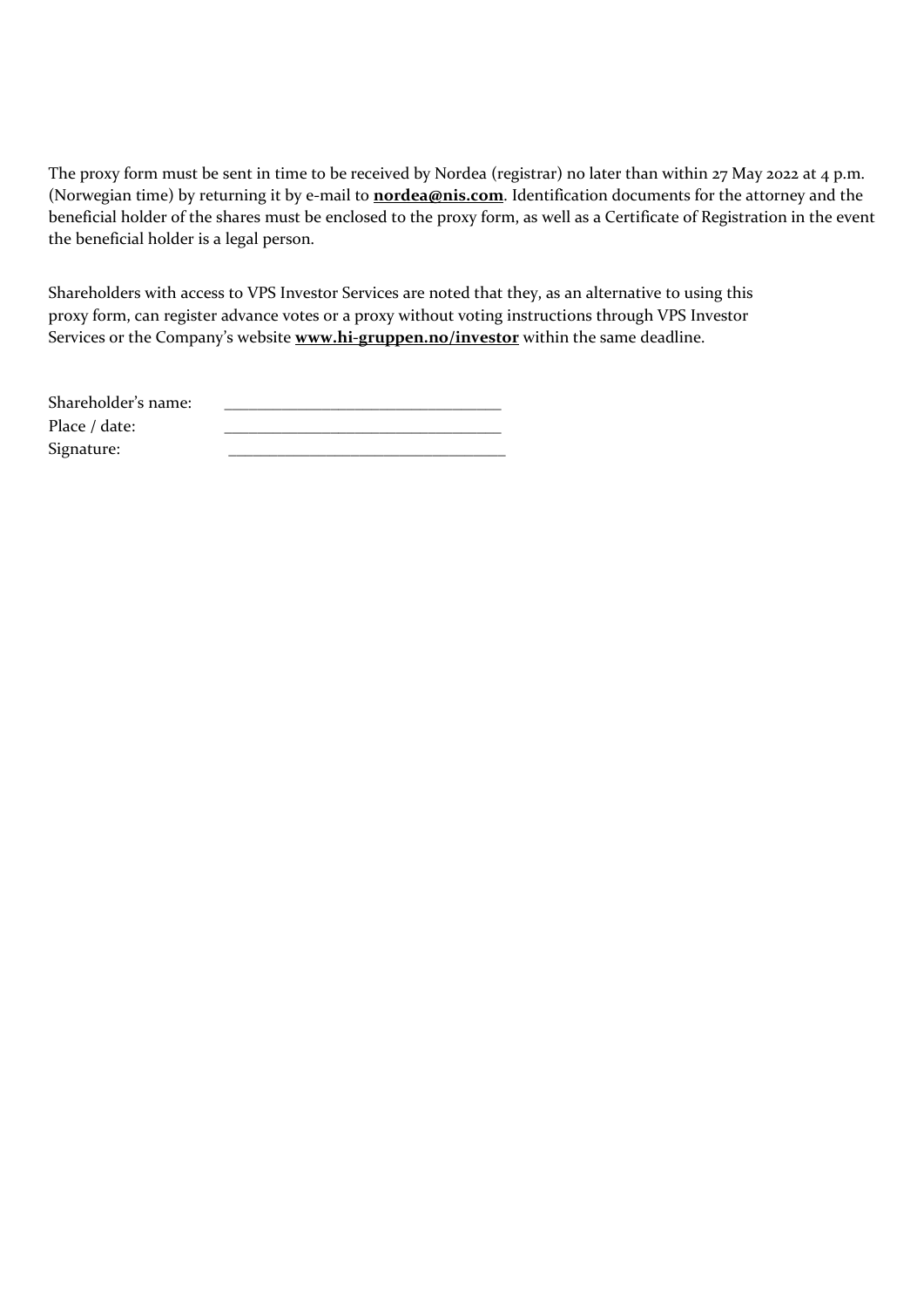### **HÆHRE & ISACHSEN GRUPPEN AS STYRETS REDEGJØRELSE I HENHOLD TIL AKSJELOVEN § 8-10**

Denne redegjørelsen er avgitt av styret i Hæhre & Isachsen Gruppen AS, org.nr. 989 467 263 ("**Selskapet**"), den 27. april 2022 i henhold til aksjeloven § 8-10 (6).

#### **1 INNLEDNING**

Selskapet ønsker å yte lån til enkelte av Selskapets egne ansatte og enkelte ansatte i Selskapets datterselskap ("**Låntakerne**"), i henhold til oversikten som vedlagt denne protokollen som Vedlegg 5 ("**Lånene**"). Lånene er på totalt NOK 9 783 800.

Låntakerne skal samlet erverve aksjer i Selskapet for en samlet kjøpesum på NOK 11 792 000.

For å tilrettelegge for ervervet av aksjene for Låntakerne har styret besluttet å foreslå for Selskapets generalforsamling at Selskapets generalforsamling godkjenner inngåelsen av låneavtalene mellom Selskapet som långiver og den enkelte Låntaker.

Styret har gjennomført en kredittvurdering av samtlige Låntakere som mottar bistand i henhold til aksjeloven § 8-10 (6). Det er etter styrets oppfatning liten risiko for mislighold av de respektive lån.

Som sikkerhet for de respektive Lånene vil Selskapet få førsteprioritets pant i den enkelte Låntakers aksjer i Selskapet.

Disposisjonen er godkjent av styret og reglene i aksjeloven § 8-10 vil bli fulgt.

#### **2 BAKGRUNNEN FOR FORSLAGET OG SELSKAPETS INTERESSE**

Formålet med låneavtalene er å gjøre det mulig for Låntakerne å investere i Selskapet og på den måten tilrettelegge for økt medeierskap i Selskapet.

Styret er av den oppfatning at det er i Selskapets interesse at Selskapets ledende ansatte gis anledning til å ta del i fremtidig verdiutvikling i konsernet gjennom eierskap i Selskapet.

#### **3 PRIS FOR AKSJENE OG ANDRE VILKÅR SOM ER KNYTTET TIL GJENNOMFØRINGEN AV DISPOSISJONEN**

Den enkelte Låntaker skal betale NOK 53,6 per aksje. Låntakerne vil investere i Selskapet i henhold til Vedlegg 5. Samlet skal Låntakerne betale NOK 11 792 000 som vederlag for aksjene i Selskapet.

I henhold til låneavtalene skal de enkelte lånene forrentes med en rentesats på 1,50 % p.a., men skal til enhver tid oppjusteres til den til enhver tid gjeldende normrente for ansatte dersom denne er høyere enn angitt rentesats. Lånene skal tilbakebetales i sin helhet, inkludert utestående renter og kostnader, i tråd med det som er angitt i låneavtalene.

Vilkåret for gjennomføringen er at det stilles betryggende sikkerhet som nevnt ovenfor.

Det er styrets oppfatning at Lånene ytes på vanlige forretningsmessige vilkår og på armlengdes avstand, både når det gjelder størrelsen på Lånene, rentesatsen og varighet av lånene.

### **4 KONSEKVENSER AV DISPOSISJONEN FOR SELSKAPETS LIKVIDITET OG SOLVENS**

Selskapet har god likviditet, og styret har påsett at det vil være full dekning for gjenværende aksjekapital og bundet egenkapital etter utbetaling av lånene. Inngåelse av låneavtalene ligger innenfor rammen av de midler Selskapet kan benytte til utdeling av utbytte og kravene i aksjeloven § 8-10 (1) jf. § 8-1.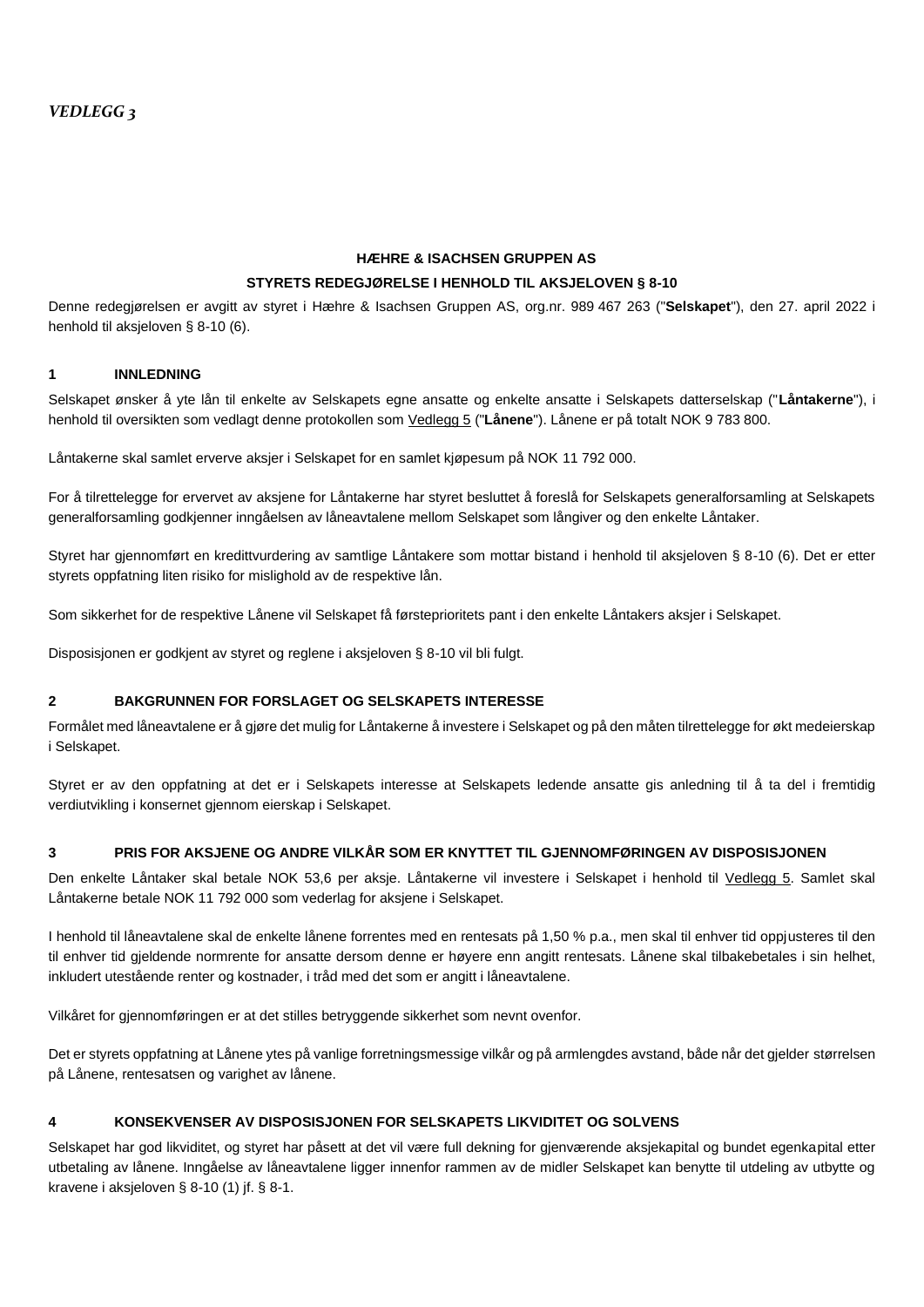Styret kan ikke se at inngåelse av låneavtalen vil ha negative konsekvenser for Selskapet, verken med hensyn til Selskapets likviditet eller soliditet.

\*\*\*

INGE STENSLAND (SIGN) TOM RØTJER (SIGN)

Inge Stensland (styreleder) Tom Røtjer

LARS HÅKON TINGULSTAD (SIGN) RUNE ISACHSEN (SIGN)

Lars Håkon Tingulstad **Rune Isachsen** 

BJØRN KRISTIAN ROSENBERG BAKERØD (SIGN)

Bjørn Kristian Rosenberg Bakerød

LARS HÆHRE (SIGN) HAAKON TRONRUD (SIGN)

Lars Hæhre **Haakon Tronrud**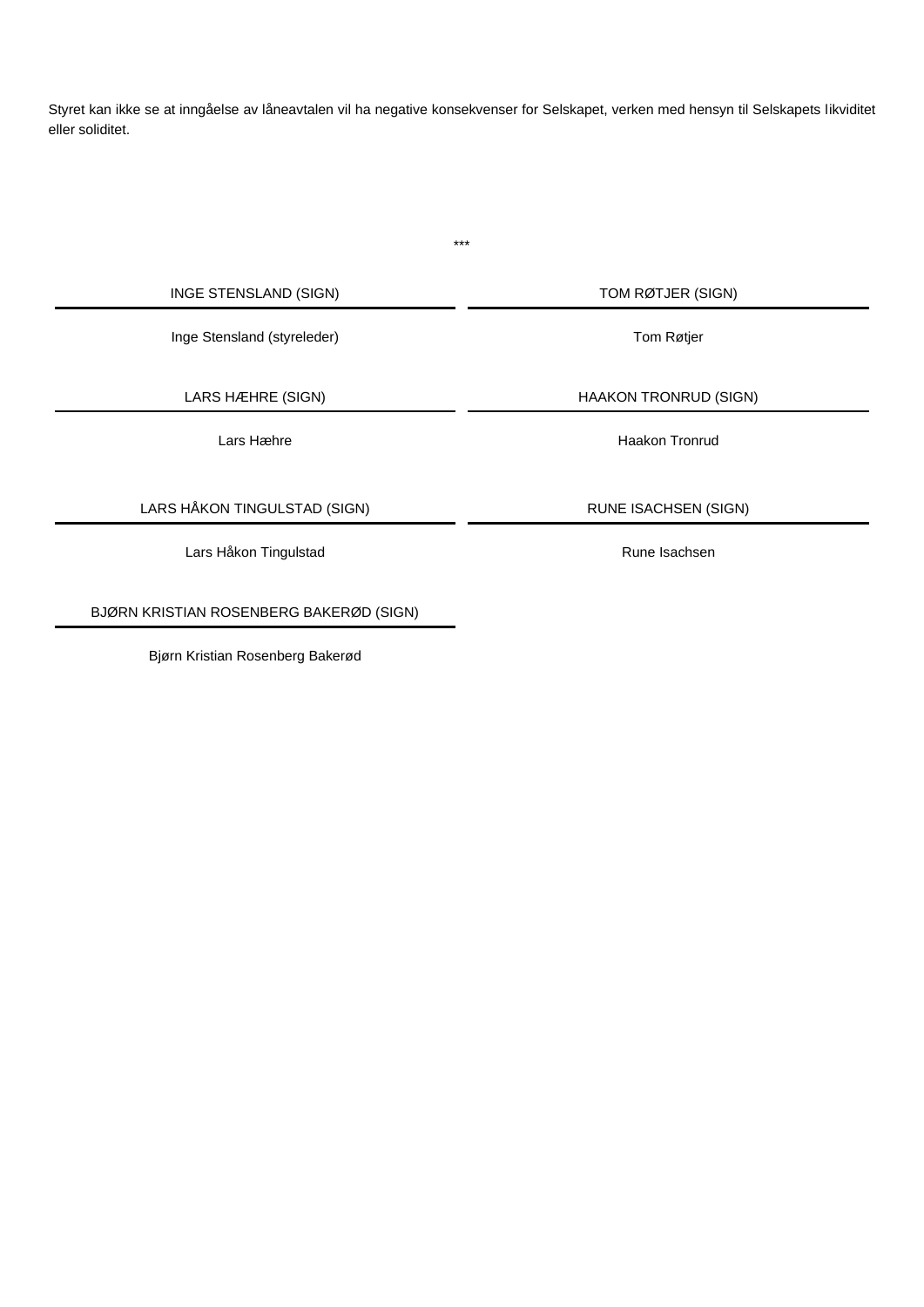#### **HÆHRE & ISACHSEN GRUPPEN AS**

#### **THE BOARD'S REPORT IN ACCORDANCE WITH SECTION 8-10 OF THE NORWEGIAN LIMITED LIABILITY COMPANIES ACT**

This report has been submitted by the board of directors of Hæhre & Isachsen Gruppen AS, org.no. 989 497 263 (the "**Company**") on 27 April 2022 in accordance with section 8-10 (6) of the Norwegian Limited Liability Companies Act.

#### **1 INTRODUCTION**

The Company wishes to grant loans to some of the Company's own employees, as well as to certain employees of the Company's subsidiaries (the "**Borrowers**"), in accordance with the overview attached to this protocol as Appendix 5 ("**The Loans**"). The loans amount to a total of NOK 9 783 800.

The Borrowers shall acquire shares in the Company for a total purchase price of NOK 11 792 000.

To facilitate the Borrowers' acquisition of the shares, the board has decided to propose to the Company's general meeting that the Company's general meeting approve the conclusion of the loan agreements between the Company as lender and the individual Borrower.

The board has carried out a credit assessment of all Borrowers that are receiving assistance pursuant to section 8-10 (6) of the Limited Liability Companies Act. The board believes there is little risk of default of the respective loans.

As security for the respective Loans, the Company will hold a first mortgage security in the individual Borrower's shares in the Company.

The arrangement has been approved by the board, and the requirements in section 8-10 of the Limited Liability Companies Act will be met.

#### **2 THE BACKGROUND FOR THE PROPOSAL AND THE COMPANY'S INTEREST THEREIN**

The purpose of the loan agreements is to enable the Borrowers to invest in the Company and thus facilitate an increased co-ownership in the Company.

The board believes it is in the Company's interest that the Company's senior employees are provided the opportunity to take part in the group's future value development through ownership in the Company.

#### **3 THE PRICE OF THE SHARES AND OTHER TERMS RELATED TO THE IMPLEMENTATION OF THE ARRANGEMENT**

The individual Borrower shall pay NOK 53,6 per share. The Borrowers shall invest in the Company in accordance with Appendix 5. In total, the Borrowers shall pay NOK 11 792 000 as consideration for the shares in the Company.

Pursuant to the loan agreements, the individual loans shall bear an interest rate of 1,50 % p.a., but shall at all times be upwards adjusted to the at all times applicable standard interest rate for employees, if this is higher than the stated interest rate. The loans shall be repaid in full, including outstanding interest and costs, in accordance with that which is stated in the loan agreements.

The condition for the implementation is the provision of the above-mentioned satisfactory security.

It is the board's opinion that the Loans are granted on normal commercial terms and at arm's length, both in terms of the size of the Loans, the interest rate and the duration of the Loans.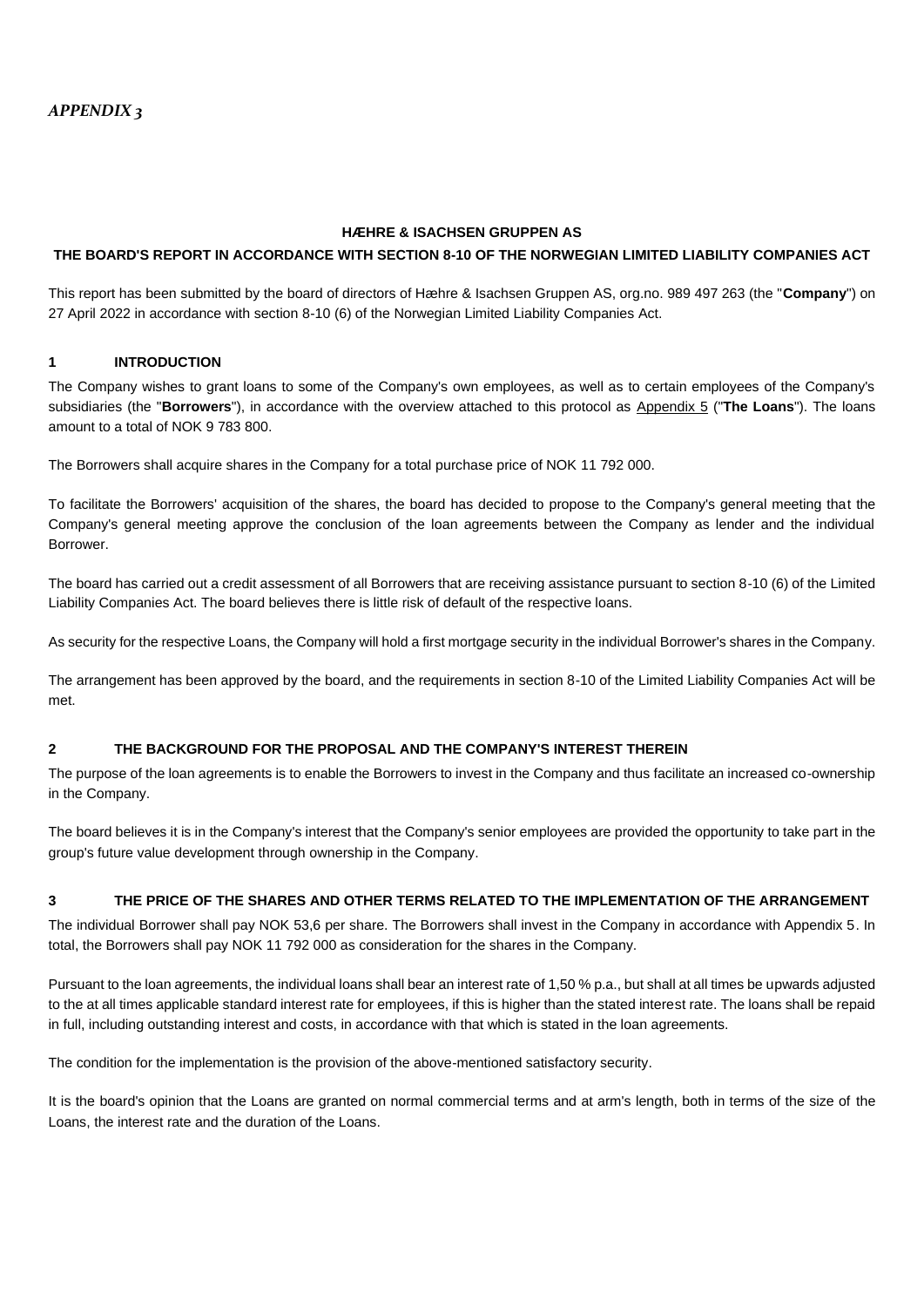### **4 THE ARRANGEMENT'S IMPACT ON THE COMPANY'S LIQUIDITY AND SOLVENCY**

The Company's liquidity is good, and the board has ensured that there will be full coverage for the remaining share capital and tied-up equity after the disbursement of the loans. The conclusion of the loan agreements is within the framework of the funds that the Company can use for the distribution of dividend and the requirements set out in section 8-10 (1) cf. section 8-1 of the Norwegian Limited Liability Companies Act.

The board cannot see that the conclusion the loan agreement will adversely affect the Company, neither in terms of the Company's liquidity nor in terms of its solvency.

|                                     | $***$                        |
|-------------------------------------|------------------------------|
| INGE STENSLAND (SIGN)               | TOM RØTJER (SIGN)            |
| Inge Stensland (chair of the board) | Tom Røtjer                   |
| LARS HÆHRE (SIGN)                   | <b>HAAKON TRONRUD (SIGN)</b> |
| Lars Hæhre                          | Haakon Tronrud               |
| LARS HÅKON TINGULSTAD (SIGN)        | <b>RUNE ISACHSEN (SIGN)</b>  |
| Lars Håkon Tingulstad               | Rune Isachsen                |

BJØRN KRISTIAN ROSENBERG BAKERØD (SIGN)

Bjørn Kristian Rosenberg Bakerød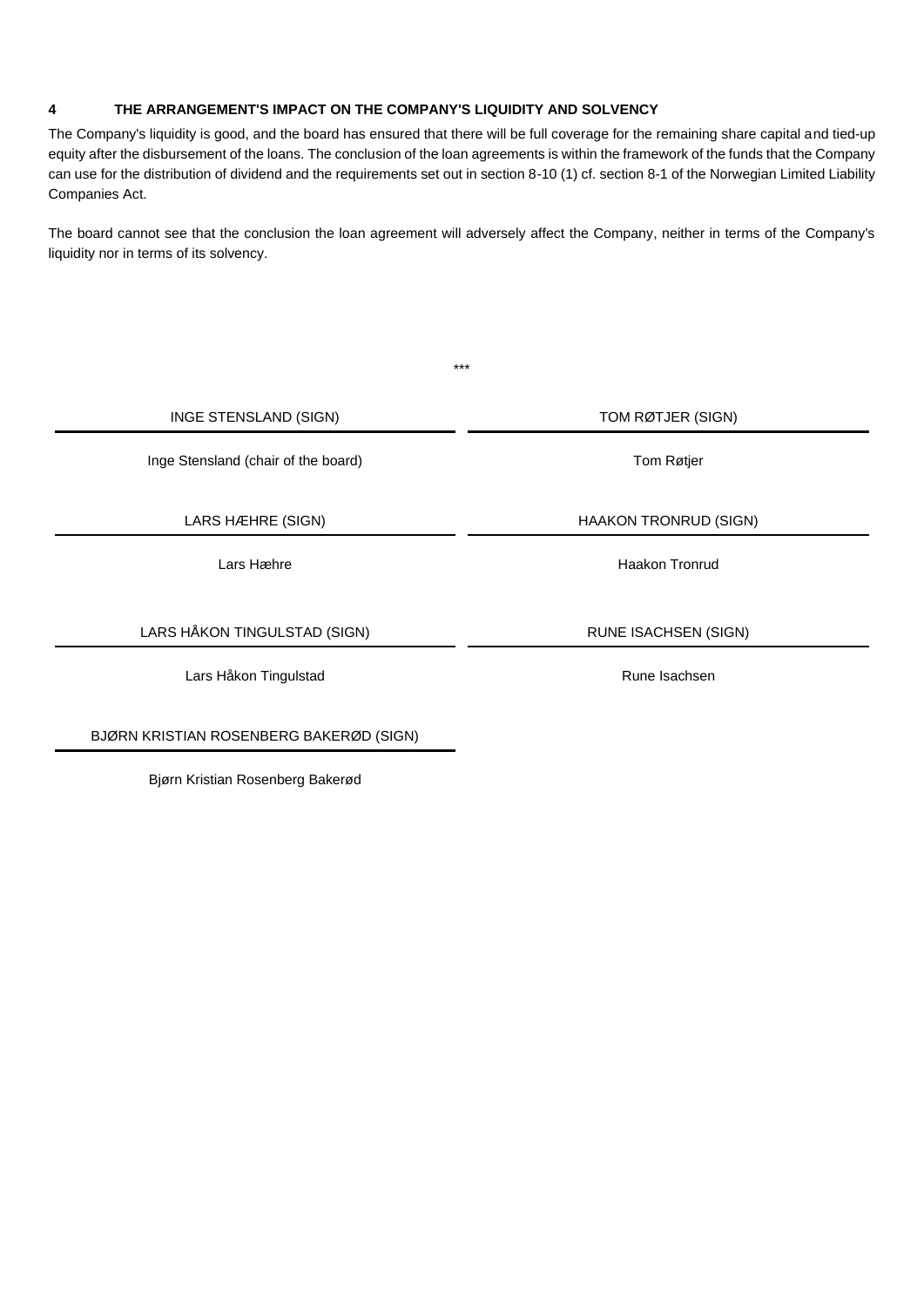#### **HÆHRE & ISACHSEN GRUPPEN AS**

#### **STYRETS ERKLÆRING I HENHOLD TIL AKSJELOVEN § 8-10**

#### **Erklæring gitt av styret i Hæhre & Isachsen Gruppen AS**

Denne erklæringen er avgitt av styret i Hæhre & Isachsen Gruppen AS, org.nr. 989 467 263 ("**Selskapet**") i henhold til aksjeloven § 8- 10 (6) den 27. april 2022.

#### **Bakgrunn**

Selskapet ønsker å yte lån til enkelte av Selskapets egne ansatte og enkelte ansatte i Selskapets datterselskap ("**Låntakerne**"), i henhold til oversikten som vedlagt denne protokollen som Vedlegg 5 ("**Lånene**"). Lånene er totalt på NOK 9 783 800 til bruk for kjøp av aksjer i Selskapet.

Den enkelte Låntaker skal betale NOK 53,6 per aksje. Låntakerne vil investere i Selskapet i henhold til Vedlegg 5. Samlet skal Låntakerne betale NOK 11 792 000 som vederlag for aksjene i Selskapet.

For å tilrettelegge for Låntakernes ervery av aksier i Selskapet har styret besluttet å foreslå for Selskapets generalforsamling at Selskapets generalforsamling godkjenner inngåelsen av låneavtalene mellom Selskapet som långiver og den enkelte Låntaker.

Styret har gjennomført en kredittvurdering av samtlige Låntakere som mottar bistand i henhold til aksjeloven § 8-10 (6). Det er etter styrets oppfatning liten risiko for mislighold av de respektive lån.

Som sikkerhet for de respektive Lånene vil Selskapet få førsteprioritets pant i den enkelte Låntakers aksjer i Selskapet og de ansatte vil hefte personlig for sitt Lån der dette er gitt til den ansattes holdingselskap som låntaker.

Disposisjonen er godkjent av styret og reglene i aksjeloven § 8-10 vil bli fulgt.

#### **Styrets erklæring**

På bakgrunn av det ovennevnte, og styrets redegjørelse, bekrefter Selskapets styret etter dette at:

- Inngåelse av samtlige låneavtaler er i Selskapets interesse,
- Låneavtalene er på forretningsmessige vilkår og på armlengdes avstand; og
- Kravet til forsvarlig egenkapital og likviditet etter aksjeloven § 3-4 vil være oppfylt etter at Selskapet har ytt samtlige av Lånene.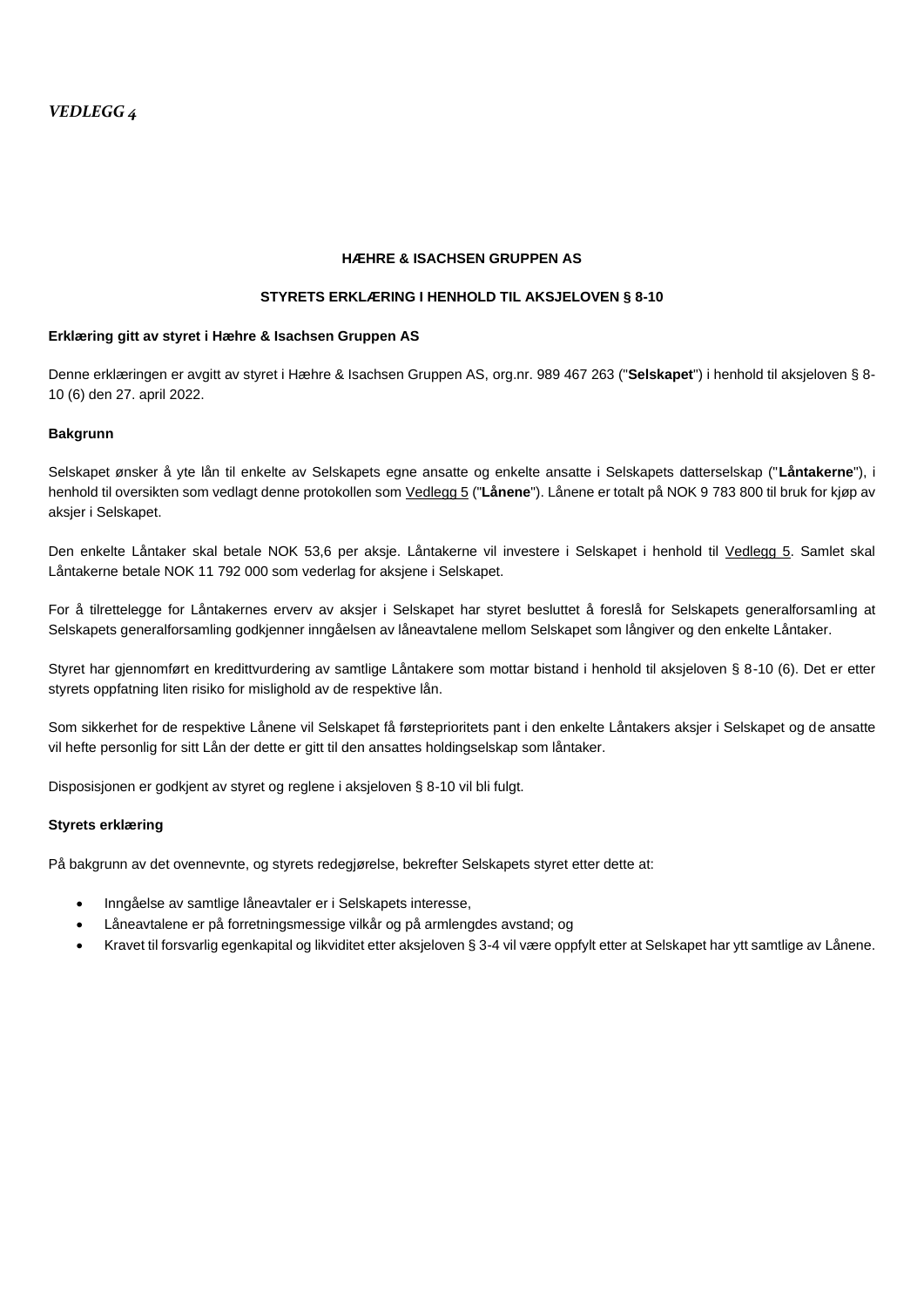Inge Stensland (styreleder) and a step of the Tom Røtjer of Tom Røtjer

LARS HÅKON TINGULSTAD (SIGN) RUNE ISACHSEN (SIGN)

Lars Håkon Tingulstad **Rune Isachsen** Rune Isachsen

BJØRN KRISTIAN ROSENBERG BAKERØD (SIGN)

Bjørn Kristian Rosenberg Bakerød

LARS HÆHRE (SIGN) HAAKON TRONRUD (SIGN)

Lars Hæhre **Haakon Tronrud**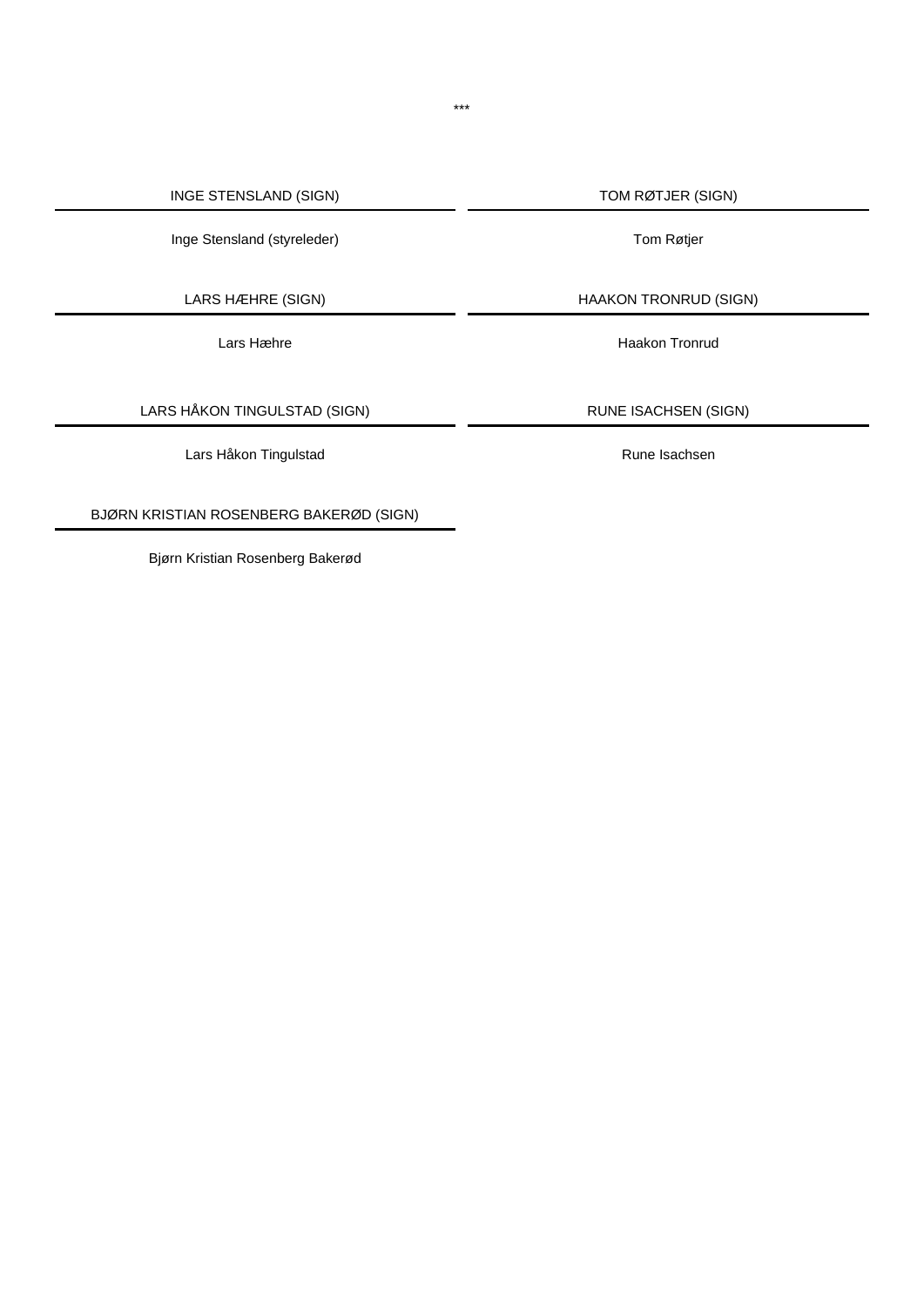#### **HÆHRE & ISACHSEN GRUPPEN AS**

### **THE BOARD OF DIRECTOR'S STATEMENT PURSUANT TO SECTION 8-10 OF THE NORWEGIAN LIMITED LIABILITY COMPANIES ACT**

#### **Statement provided by the board of Hæhre & Isachsen Gruppen AS**

This statement has been made by the board of Hæhre & Isachsen Gruppen AS, org.no. 989 467 263 (the "**Company**") on 27 April 2022, in accordance with section 8-10 (6) of the Norwegian Limited Liability Companies Act.

#### **Background**

The Company wishes to grant loans to some of the Company's own employees, as well as to certain employees of the Company's subsidiaries (the "**Borrowers**"), in accordance with the overview attached to this protocol as Appendix 5 ("**The Loans**"). The loans amount to a total of NOK 9 783 800 and shall be used for the purchase of shares in the Company.

The individual Borrower shall pay NOK 53,6 per share. The Borrowers shall invest in the Company in accordance with Appendix 5. In total, the Borrowers shall pay NOK 11 792 000 as consideration for the shares in the Company.

To facilitate the Borrowers' acquisition of shares in the Company, the board has decided to propose to the Company's general meeting that the Company's general meeting approve the conclusion of the loan agreements between the Company and the individual Borrowers.

The board has carried out a credit assessment of all Borrowers that are receiving assistance pursuant to section 8-10 (6) of the Limited Liability Companies Act. The board believes there is little risk of default of the respective loans.

As security for the respective Loans, the Company will hold a first mortgage security in the individual Borrower's shares in the Company, and each employee will be personally liable for its Loan when such Loan is granted to the employee's holding company as the borrower.

The arrangement has been approved by the board, and the requirements in section 8-10 of the Limited Liability Companies Act will be met.

#### **The board's statement**

Based on the above, and on the board's statement, the Company's board of directors hereby confirms that:

- The conclusion of all loan agreements is in the interest of the Company;
- The loan agreements are on commercial terms and at arm's length; and
- The requirements for adequate equity and liquidity pursuant to section 3-4 of the Limited Liability Companies Act will be met after the Company having granted all of the Loans.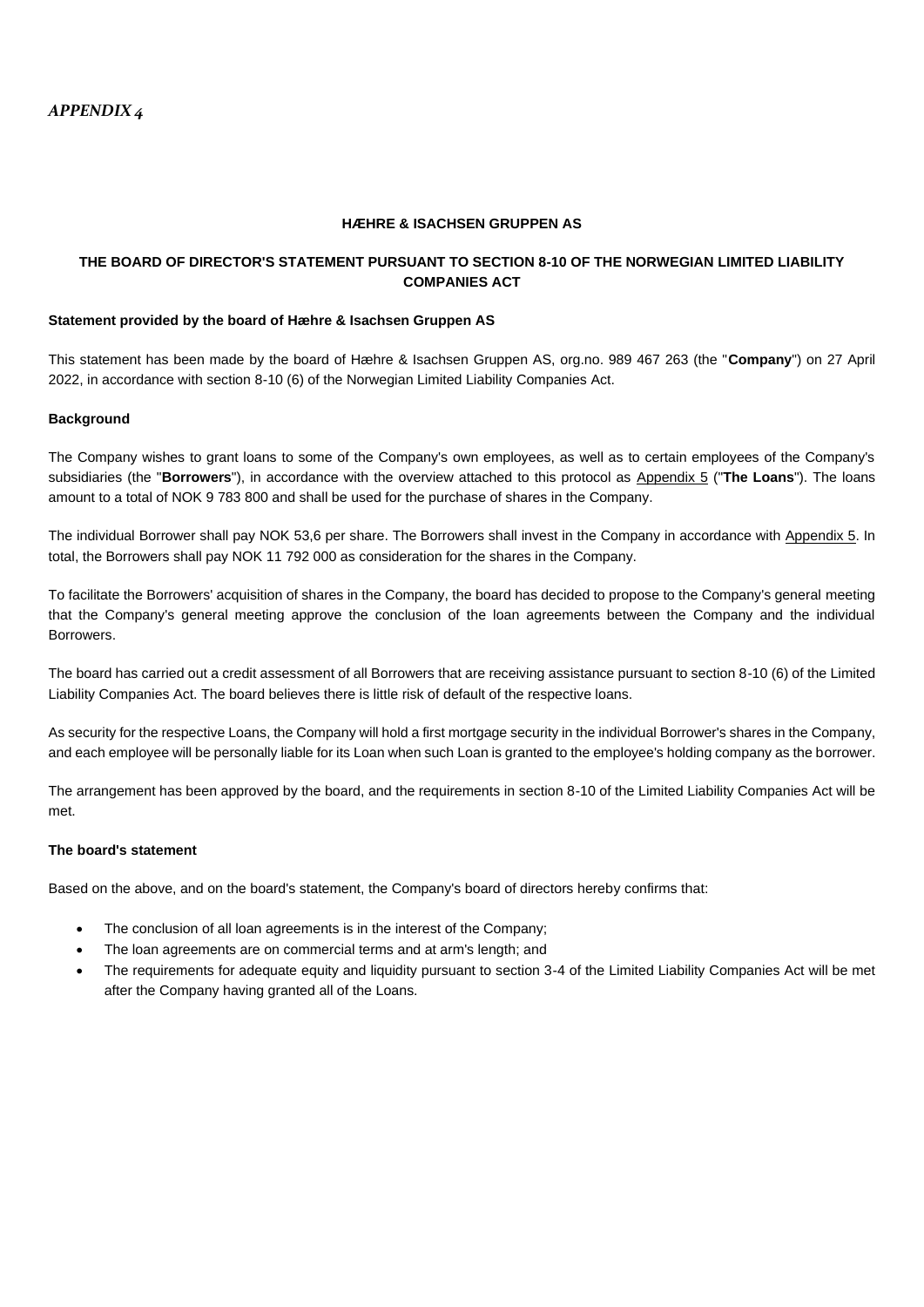Inge Stensland (chair of the board) Tom Røtjer

LARS HÅKON TINGULSTAD (SIGN) RUNE ISACHSEN (SIGN)

Lars Håkon Tingulstad **Rune Isachsen** Rune Isachsen

BJØRN KRISTIAN ROSENBERG BAKERØD (SIGN)

Bjørn Kristian Rosenberg Bakerød

LARS HÆHRE (SIGN) HAAKON TRONRUD (SIGN)

Lars Hæhre **Haakon Tronrud**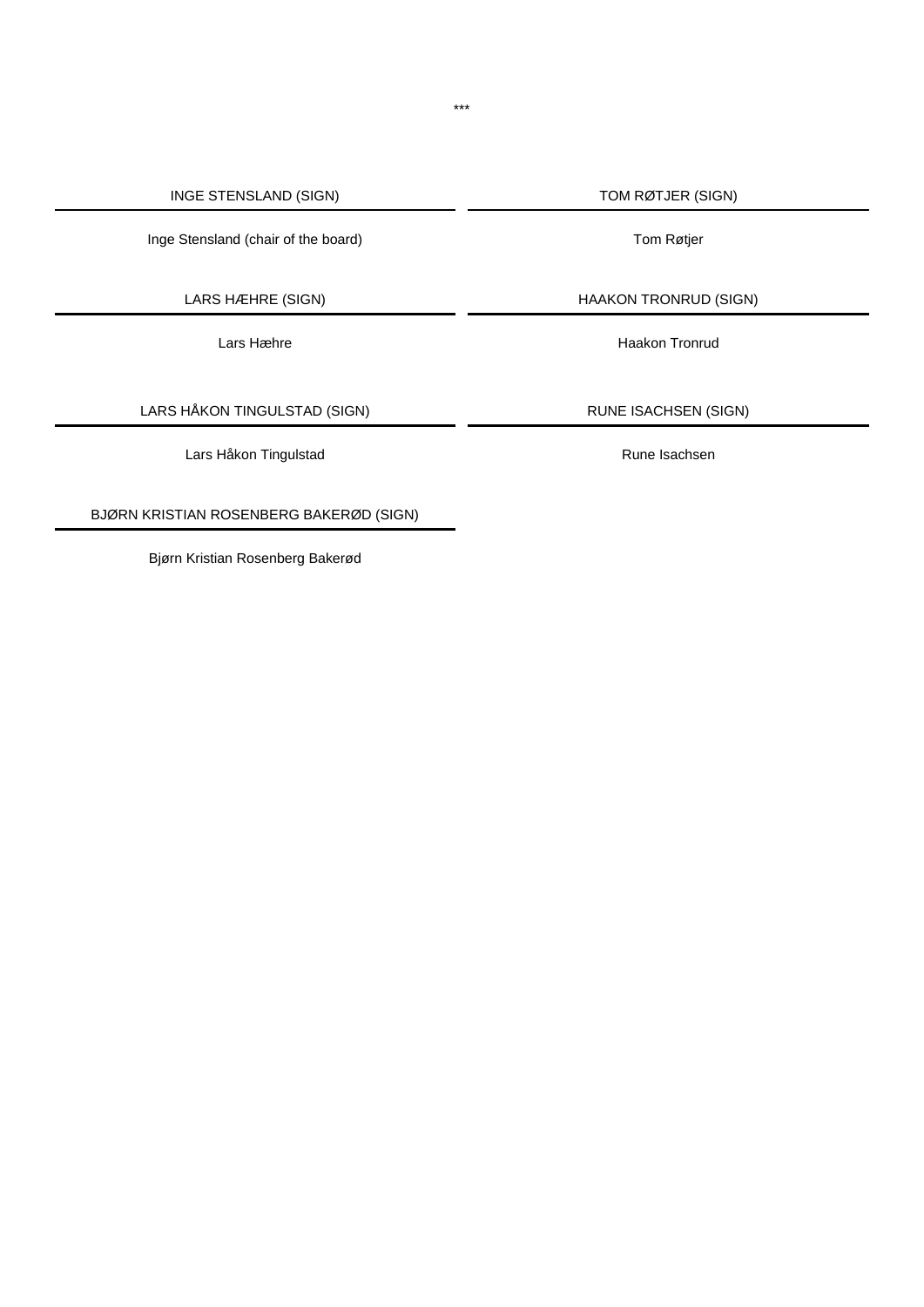# *VEDLEGG 5*

| Nr. Navn                       | Antall aksjer |      | Tegningskurs (NOK) Totalt tegningsbeløp (NOK) | Lånebeløp (NOK) |
|--------------------------------|---------------|------|-----------------------------------------------|-----------------|
| 1 Anne Catherine Grøterud      | 4 0 0 0       | 53,6 | 214 400                                       | 190 000         |
| 2 Eirik Strander               | 4 0 0 0       | 53,6 | 214 400                                       | 190 000         |
| 3 Erik Lampe                   | 4 0 0 0       | 53,6 | 214 400                                       | 190 000         |
| 4 Peter Kvisgaard              | 4 0 0 0       | 53,6 | 214 400                                       | 190 000         |
| 5 Stian Ytterdal               | 4 0 0 0       | 53,6 | 214 400                                       | 190 000         |
| 6 Frantz Konrad Hansen         | 4 0 0 0       | 53,6 | 214 400                                       | 64 400          |
| 7 Anders Amundsen Welde        | 4 0 0 0       | 53,6 | 214 400                                       | 190 000         |
| 8 Arne Gustav Hageland         | 4 0 0 0       | 53,6 | 214 400                                       | 190 000         |
| 9 Audun Hjelmeland             | 4 0 0 0       | 53,6 | 214 400                                       | 190 000         |
| 10 Christian Halland           | 4 0 0 0       | 53,6 | 214 400                                       | 190 000         |
| 11 Hans Christian Andersen     | 4 0 0 0       | 53,6 | 214 400                                       | 190 000         |
| 12 Herman Winther              | 4 0 0 0       | 53,6 | 214 400                                       | 190 000         |
| 13 John Arvid Nordstrøm        | 4 0 0 0       | 53,6 | 214 400                                       | 190 000         |
| 14 Jostein Nordstrøm           | 4 0 0 0       | 53,6 | 214 400                                       | 190 000         |
| 15 Kristian Nygård             | 4 0 0 0       | 53,6 | 214 400                                       | 190 000         |
| 16 Magne Hjelmeland            | 4 0 0 0       | 53,6 | 214 400                                       | 190 000         |
| 17 Marius Hæhre Ødegaard       | 4 0 0 0       | 53,6 | 214 400                                       | 190 000         |
| 18 Ronny-Andre Olsen           | 4 0 0 0       | 53,6 | 214 400                                       | 190 000         |
| 19 Runar Slåttun               | 4 0 0 0       | 53,6 | 214 400                                       | 190 000         |
| 20 Terje Aase                  | 4 0 0 0       | 53,6 | 214 400                                       | 190 000         |
| 21 Trine-Lise Kolsrud Johannes | 4 0 0 0       | 53,6 | 214 400                                       | 190 000         |
| 22 Wolfgang Mysliwietz         | 4 0 0 0       | 53,6 | 214 400                                       | 190 000         |
| 23 Øyvind Holen                | 4 0 0 0       | 53,6 | 214 400                                       | 190 000         |
| 24 Anders Kjærstad             | 4 0 0 0       | 53,6 | 214 400                                       | 180 000         |
| 25 Nils Anders Holte           | 4 0 0 0       | 53,6 | 214 400                                       | 180 000         |
| 26 Tor Olav Moen               | 4 0 0 0       | 53,6 | 214 400                                       | 175 000         |
| 27 Ola Petter Hagen            | 4 0 0 0       | 53,6 | 214 400                                       | 150 000         |
| 28 Jan Lima                    | 4 0 0 0       | 53,6 | 214 400                                       | 120 000         |
| 29 Gudmund Roen                | 4 0 0 0       | 53,6 | 214 400                                       | 100 000         |
| 30 Per Jørgensveen             | 4 0 0 0       | 53,6 | 214 400                                       | 100 000         |
| 31 Jonny Madsen                | 4 0 0 0       | 53,6 | 214 400                                       | 90 000          |
| 32 Besim Zekaj                 | 4 0 0 0       | 53,6 | 214 400                                       | 190 000         |
| 33 Frode Grønberg              | 4 0 0 0       | 53,6 | 214 400                                       | 190 000         |
| 34 Jøran Lilleby               | 4 0 0 0       | 53,6 | 214 400                                       | 190 000         |
| 35 Lars Jacob Bøe              | 4 0 0 0       | 53,6 | 214 400                                       | 190 000         |
| 36 Bjørn Velken                | 4 0 0 0       | 53,6 | 214 400                                       | 190 000         |
| 37 Dreng Viki                  | 4 0 0 0       | 53,6 | 214 400                                       | 190 000         |
| 38 Finn Erik Espegren          | 4 0 0 0       | 53,6 | 214 400                                       | 190 000         |
| 39 Gerd Inger Egset            | 4 0 0 0       | 53,6 | 214 400                                       | 190 000         |
| 40 Hilde Marie Horpestad       | 4 0 0 0       | 53,6 | 214 400                                       | 190 000         |
| 41 Marius Røksland             | 4 0 0 0       | 53,6 | 214 400                                       | 190 000         |
| 42 Rebekka Smeland             | 4 0 0 0       | 53,6 | 214 400                                       | 190 000         |
| 43 Tomm Eivind Bjørneseth-Her  | 4 0 0 0       | 53,6 | 214 400                                       | 190 000         |
| 44 Einar Tvinnereim            | 4 0 0 0       | 53,6 | 214 400                                       | 100 000         |
| 45 Peder E. Udnæs              | 4 0 0 0       | 53,6 | 214 400                                       | 190 000         |
| 46 Harald Prøis                | 4 0 0 0       | 53,6 | 214 400                                       | 190 000         |
| 47 Frank Olsen                 | 4 0 0 0       | 53,6 | 214 400                                       | 190 000         |
| 48 Hans Jørgen Grøterud        | 4 0 0 0       | 53,6 | 214 400                                       | 190 000         |
| 49 Marius Karlsen Johansen     | 4 0 0 0       | 53,6 | 214 400                                       | 190 000         |
| 50 Pål Brandvold               | 4 0 0 0       | 53,6 | 214 400                                       | 190 000         |
| 51 Bernt Andre Engøy           | 4 0 0 0       | 53,6 | 214 400                                       | 190 000         |
| 52 Cato Karlsen                | 4 0 0 0       | 53,6 | 214 400                                       | 190 000         |
| 53 Silje Stokke Kotonski       | 4 0 0 0       | 53,6 | 214 400                                       | 190 000         |
| 54 Kine Marie Dahl             | 4 0 0 0       | 53,6 | 214 400                                       | 190 000         |
| 55 Per Christian Heines        | 4 0 0 0       | 53,6 | 214 400                                       | 164 400         |
|                                | 220 000       |      | 11 792 000                                    | 9783800         |